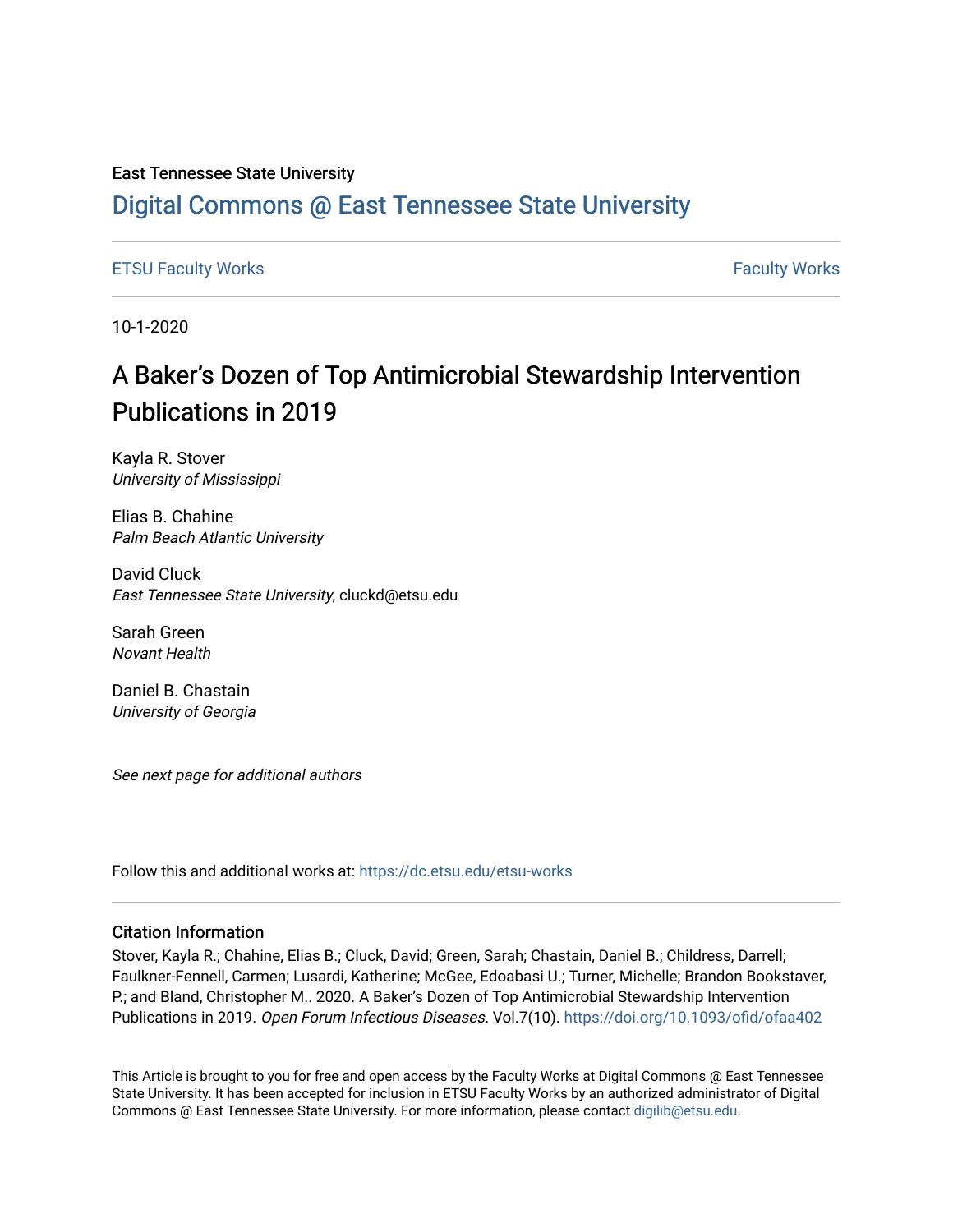### A Baker's Dozen of Top Antimicrobial Stewardship Intervention Publications in 2019

### Copyright Statement

© The Author(s) 2020. Published by Oxford University Press on behalf of Infectious Diseases Society of America. This is an Open Access article distributed under the terms of the Creative Commons Attribution-NonCommercial-NoDerivs licence (http://creativecommons.org/licenses/ by-nc-nd/4.0/), which permits non-commercial reproduction and distribution of the work, in any medium, provided the original work is not altered or transformed in any way, and that the work is properly cited. For commercial re-use, please contact journals.permissions@oup.com DOI: 10.1093/ofid/ofaa402

### Creative Commons License



This work is licensed under a [Creative Commons Attribution-NonCommercial-No Derivative Works 4.0](https://creativecommons.org/licenses/by-nc-nd/4.0/)  [International License.](https://creativecommons.org/licenses/by-nc-nd/4.0/)

### Creator(s)

Kayla R. Stover, Elias B. Chahine, David Cluck, Sarah Green, Daniel B. Chastain, Darrell Childress, Carmen Faulkner-Fennell, Katherine Lusardi, Edoabasi U. McGee, Michelle Turner, P. Brandon Bookstaver, and Christopher M. Bland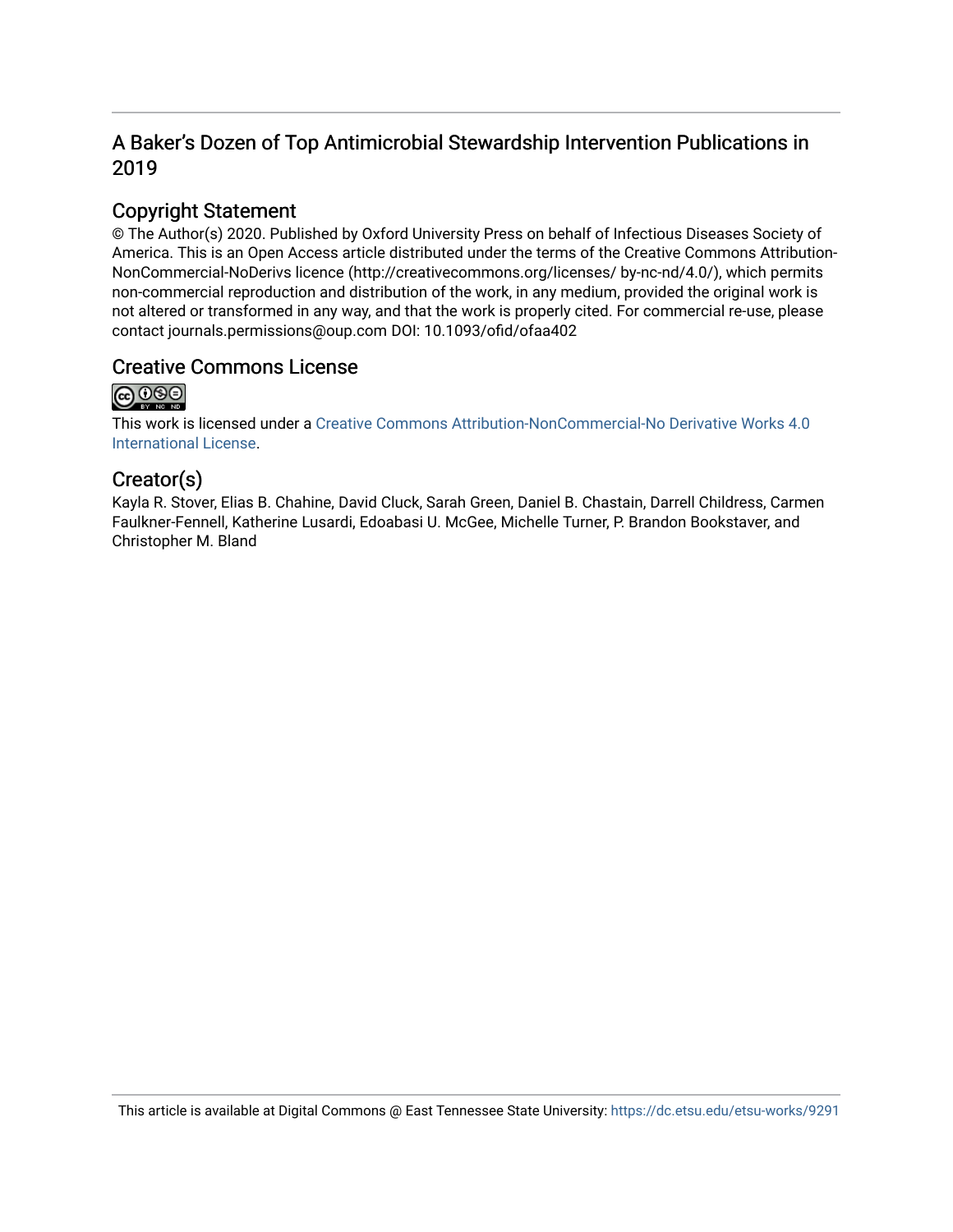<span id="page-2-7"></span><span id="page-2-1"></span>

# A Baker's Dozen of Top Antimicrobial Stewardship Intervention Publications in 2019

Kayla R. Stover,<sup>[1](#page-2-0),©</sup> Elias B. Chahine,<sup>[2](#page-2-1),©</sup> David Cluck,<sup>[3](#page-2-2),©</sup> Sarah Green,<sup>[4](#page-2-3)</sup> Daniel B. Chastain,<sup>[5](#page-2-4),©</sup> Darrell Childress,<sup>[6](#page-2-5)</sup> Carmen Faulkner-Fennell,<sup>[7,](#page-2-6)[8](#page-2-7)</sup> Katherine **Lusardi, [9](#page-2-8) Edoabasi U. McGee, [10](#page-2-9)[, M](http://orcid.org/0000-0001-8488-2407)ichelle Turner, [11](#page-2-10) P. Brandon Bookstaver, [12](#page-2-11)[, a](http://orcid.org/0000-0002-4409-0963)nd Christopher M. Blan[d13](#page-2-12)**

<span id="page-2-8"></span><span id="page-2-5"></span><span id="page-2-4"></span><span id="page-2-3"></span><span id="page-2-2"></span><span id="page-2-0"></span><sup>1</sup>Pharmacy Practice, University of Mississippi School of Pharmacy, Jackson, Mississippi, USA, <sup>2</sup>Pharmacy Practice, Palm Beach Atlantic University Lloyd L. Gregory School of Pharmacy, West Palm Beach, Florida, USA, <sup>3</sup>Pharmacy Practice, East Tennessee State University Bill Gatton College of Pharmacy, Johnson City, Tennessee, USA, <sup>4</sup>Novant Health, Winston-Salem, North Carolina, USA, 1988, 1988, 1988, 1988, 1998, University of Georgia College of Pharmacy, Albany, Georgia, USA, <sup>6</sup>East Alabama Medical Center, Auburn, Alabama, USA, <sup>7</sup>Prisma Health-Upstate, Greenville, South Carolina, USA, <sup>8</sup>USC School of Medicine-Greenville, Greenville, South Carolina, USA, <sup>9</sup>Antimicrobial Stewardship, University of Arkansas Medical Center, Little Rock, Arkansas, USA, <sup>10</sup>Pharmacy Practice, Philadelphia College of Osteopathic Medicine School of Pharmacy, Suwanee, Georgia, USA, <sup>11</sup>Moses Cone Hospital, Greensboro, North Carolina, USA, <sup>12</sup>University of South Carolina College of Pharmacy, Columbia, South Carolina, USA, and <sup>13</sup>University of Georgia College of Pharmacy, Savannah, Georgia, USA

<span id="page-2-12"></span><span id="page-2-10"></span>Staying current on literature related to antimicrobial stewardship can be challenging given the ever-increasing number of published articles. The Southeastern Research Group Endeavor (SERGE-45) identified antimicrobial stewardship–related peer-reviewed literature that detailed an actionable intervention for 2019. The top 13 publications were selected using a modified Delphi technique. These manuscripts were reviewed to highlight the actionable intervention used by antimicrobial stewardship programs to provide key stewardship literature for teaching and training and to identify potential intervention opportunities within one's institution. **Keywords:** antibiotics; antimicrobial stewardship; infectious diseases; metrics; resistance.

Antimicrobial stewards and infectious diseases (ID) clinicians experienced important advances throughout 2019. Included among the new antimicrobial approvals by the Food and Drug Administration were new agents to combat multidrug-resistant (MDR) gram-negative infections (cefiderocol and imipenem/ cilastatin/relebactam), community-acquired pneumonia with a novel mechanism of action (lefamulin), and MDR tuberculosis (pretomanid) [[1\]](#page-11-0). While the advent of new agents brings hope in managing difficult-to-treat infections, positioning these new drugs on formularies and in treatment decisions remains a constant challenge for stewardship teams. Additionally, several pharmaceutical companies continue to struggle with or abandon the antimicrobial market as sales of new agents flounder, which calls into question the future of novel antimicrobial approvals [\[2](#page-11-1), [3\]](#page-11-2).

The year brought mixed news regarding antimicrobial resistance rates. As reported by the Centers for Disease Control and Prevention (CDC) in the 2019 edition of the Antibiotic Resistance Threats report, proportions of traditional

**Open Forum Infectious Diseases®**

<span id="page-2-11"></span><span id="page-2-9"></span><span id="page-2-6"></span>hospital-acquired infections such as MDR *Pseudomonas aeruginosa* and *Acinetobacter baumannii* declined, perhaps owing to the impact of acute care stewardship teams meeting CDC core elements [\[4–](#page-11-3)[6](#page-11-4)]. In contrast, the proportion of extended-spectrum beta-lactamase (ESBL)–producing *Escherichia coli* increased, emphasizing the need for focused stewardship efforts outside the hospital walls [[4](#page-11-3)]. Reducing unnecessary antimicrobial prescriptions and overall antimicrobial utilization remain valued metrics and pillars for successful antimicrobial stewardship teams to combat the untoward effects of antimicrobials [[7](#page-11-5)].

The body of literature continues to grow, offering new ideas and strategies along with supporting data reinforcing traditional interventions for antimicrobial stewardship teams. Since 2016, members of the Southeastern Research Group Endeavor (SERGE-45), an interprofessional research network primarily composed of expert pharmacist stewards in the Southeastern United States, has systematically compiled and reviewed publications involving an antimicrobial stewardship intervention annually [\[8](#page-11-6)–[11](#page-11-7)]. The top 13 selected articles from 2019 are detailed herein and briefly reviewed in [Table 1](#page-3-0) [\[12](#page-11-8)[–24](#page-11-9)].

#### **METHODS**

Using a modified Delphi technique (detailed previously), members of the SERGE-45 network identified antimicrobial stewardship publications from 2019 considered to be significant using the following inclusion criteria: (1) published in 2019, including electronic, "early-release" publications, and (2) included an actionable intervention [[25\]](#page-11-10). An actionable intervention was defined as a stewardship strategy that was implemented in

Received 14 August 2020; editorial decision 22 August 2020; accepted 26 August 2020.

Correspondence: Kayla R. Stover, PharmD, University of Mississippi School of Pharmacy, Department of Pharmacy Practice, 2500 North State Street, Jackson, MS 39216 [\(kstover@umc.](mailto:kstover@umc.edu?subject=) [edu](mailto:kstover@umc.edu?subject=)).

<sup>©</sup> The Author(s) 2020. Published by Oxford University Press on behalf of Infectious Diseases Society of America. This is an Open Access article distributed under the terms of the Creative Commons Attribution-NonCommercial-NoDerivs licence [\(http://creativecommons.org/licenses/](http://creativecommons.org/licenses/by-nc-nd/4.0/) [by-nc-nd/4.0/](http://creativecommons.org/licenses/by-nc-nd/4.0/)), which permits non-commercial reproduction and distribution of the work, in any medium, provided the original work is not altered or transformed in any way, and that the work is properly cited. For commercial re-use, please contact journals.permissions@oup.com DOI: 10.1093/ofid/ofaa402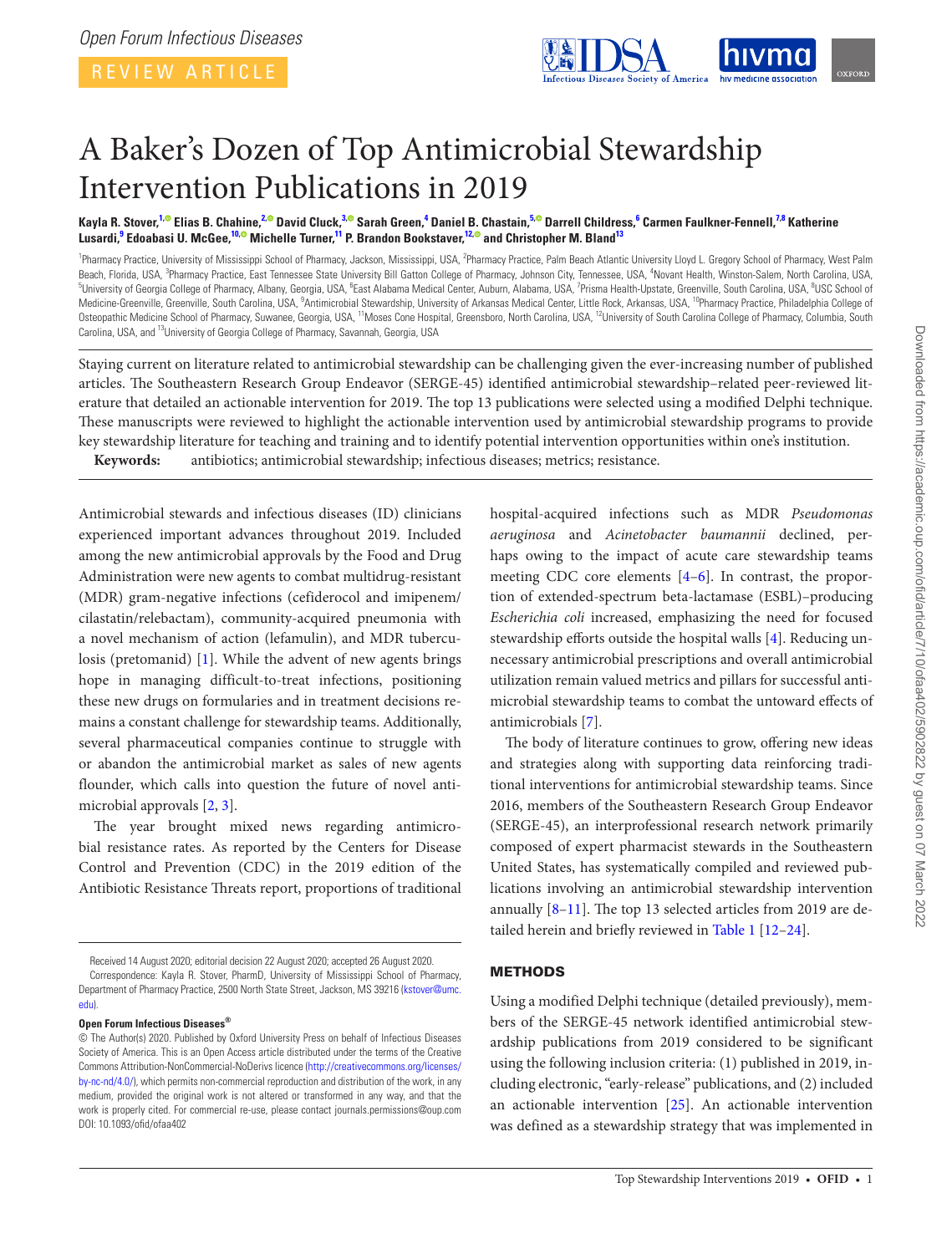#### <span id="page-3-0"></span>**Table 1. Summary of Top 13 Antimicrobial Stewardship Intervention Papers, 2019**

| <b>Study Citation Study Design</b>                                                                                     |                                                                                                                                                  | Intervention Summary                                                                                                                                                                                                                                                                                                                                                                                                                                  | Primary and Key Secondary Outcomes                                                                                                                                                                                                                                                                                                                                                                                                                                                                                                                                                                                                                   |
|------------------------------------------------------------------------------------------------------------------------|--------------------------------------------------------------------------------------------------------------------------------------------------|-------------------------------------------------------------------------------------------------------------------------------------------------------------------------------------------------------------------------------------------------------------------------------------------------------------------------------------------------------------------------------------------------------------------------------------------------------|------------------------------------------------------------------------------------------------------------------------------------------------------------------------------------------------------------------------------------------------------------------------------------------------------------------------------------------------------------------------------------------------------------------------------------------------------------------------------------------------------------------------------------------------------------------------------------------------------------------------------------------------------|
| <b>Brotherton</b><br>et al. J<br>Antimicrob<br>Chemother<br>2020;<br>management bundle<br>75:1054-60<br>$[12]$ .       | Single-center, retrospective quasi-<br>experimental study in a large aca-<br>demic medical center comparing<br>adherence to an institutional SAB | Upon isolating Staphylococcus aureus<br>from blood cultures, clinical deci-<br>sion support software triggered an<br>automated, hard-stop alert in the<br>electronic health record prompting<br>providers to use a 6-component<br>SAB bundle, which consisted of (1)<br>infectious diseases consultation,<br>(2) source control, (3) echocardio-<br>gram, (4) repeat blood cultures, (5)<br>antimicrobial therapy, and (6) appro-<br>priate duration. | Primary outcome:<br>-Adherence to all 6 components of SAB bundle: 29.7% vs 56.9%;<br>P < .001<br>Secondary outcomes:<br>-ID consult within 5 days of positive culture: 76.6% vs 88.8%;<br>$P = .021$<br>-Source control: 54.1% vs 79.3%; P < .001<br>-Repeat blood cultures within 72 hours of initial positive: 98.2%<br>vs 100%; $P = .238$<br>-Echocardiogram: 76.6% vs 83.6%; $P = .244$<br>-Antimicrobial therapy: $94.6\%$ vs $96.6\%$ ; $P = .532$<br>-Appropriate duration: 80.2% vs 83.6%; $P = .605$<br>-30-day all-cause mortality: 12.6% vs 6%; $P = .110$<br>-90-day readmission due to SAB complications: 14.3% vs 8.3%;<br>$P = .256$ |
| Erickson<br>et al. Open<br>stewardship period with a<br>Forum<br>Infect<br>Dis 2019;<br>period<br>6:XXX-XX<br>$[13]$ . | Retrospective, single-center cohort<br>study comparing a pre-antimicrobial<br>postantimicrobial stewardship                                      | Antimicrobial stewardship bundle<br>in conjunction with rapid diag-<br>nostic testing for uncomplicated<br>gram-negative bacteremia: pro-<br>moting IV-to-PO switches, 7-day<br>antibiotic durations, advising against<br>repeat blood cultures. This is com-<br>pared with a pre-antimicrobial<br>stewardship period with only rapid<br>diagnostic testing available.                                                                                | Primary outcome:<br>-Shorter median treatment duration in the ASP bundle group (10)<br>vs 14 days; P < .001)<br>Secondary outcomes:<br>-Earlier switch to PO therapy (day 4 vs day 5; $P = .046$ )<br>-Lower 30-day all-cause readmission (23.3% vs 39.2%; $P = .047$ )<br>-Lower incidence of repeat blood cultures (44.2% vs 66.7%;<br>$P = .01$<br>-No difference in 30-day mortality (0 vs 2.3%; $P = .27$ )                                                                                                                                                                                                                                     |
| Lancet<br>Infect<br>Dis 2019;<br>care districts<br>20:199-207<br>$[14]$ .                                              | series study across 214 primary<br>health centers in 4 primary health                                                                            | Peñalva et al. Quasi-experimental, interrupted time- Education that focused on 5 aspects:<br>1. Central and local dissemination of<br>program information<br>2. Open online courses focused on<br>appropriate antibiotics for common<br>infections<br>3. Regular in-person clinical protocol<br>updates<br>4. Educational interviews<br>5. Quarterly reports with analysis                                                                            | Primary outcomes:<br>-Inappropriate antibiotic prescribing had an annual change of<br>3.2% (36.5% in 2014 to 26.9% in 2017; $P = .001$ )<br>Incidence density of ESBL-producing E coli in urine cultures: RR<br>-65.6% 4 years after start of program:<br>-Pre-intervention (2012–2013) increase: 0.004 cases per 1000<br>inhabitants; $P < .0001$<br>-Intervention (2014-2017) decrease: -0.006 cases per 1000 inhab-<br>itants; $P < .0001$                                                                                                                                                                                                        |
| Christensen<br>et al. In-<br>experimental<br>fect Con-<br>trol Hosp<br>Epidemiol<br>2019;<br>40:269-75<br>$[15]$ .     | Retrospective, single-center, quasi-                                                                                                             | A C. difficile NAAT ASP pre-<br>authorization and chart review was<br>initiated in October 2016. A pre-<br>implementation period of January<br>2014 to September 2016 was com-<br>pared with a postimplementation<br>period of October 2016 to April<br>2018. The ASP pharmacist pro-<br>spectively reviewed all weekday<br>C. difficile NAAT orders and<br>provided recommendations for<br>canceling those that did not meet<br>testing criteria.    | Primary outcome: pre-implementation vs postimplementation<br>-Mean monthly NAAT, 15.4 vs 12.4; $P = .018$<br>Secondary outcomes: pre-implementation vs postimplementation<br>-HO-CDI-IR, 8.5 vs 6.4 per 10 000 patient days; $P = .0036$<br>-SIR, 0.97 vs 0.78; $P = .015$<br>-Mean vancomycin consumption, 10.8 vs 10.7 DOT/1000 DP;<br>$P = .91$                                                                                                                                                                                                                                                                                                   |
| Seddon et al. Retrospective, multicenter cohort<br>Clin Infect<br>study<br>Dis 2019;<br>69:414-20<br>$[16]$ .          |                                                                                                                                                  | Risk of CDI was examined in adults<br>hospitalized for >48 hours for the<br>treatment of Enterobacterales<br>bloodstream infections.                                                                                                                                                                                                                                                                                                                  | Primary outcome:<br>-Higher incidence of CDI in patients who received >48 hours of<br>APBL: 7.0% (95% CI, 4.2% to 9.8%) vs 1.8% (95% CI, 0.4%<br>to 3.2%) in patients who received ≤48 hours of APBL; log-rank<br>$P = .002$<br>Secondary outcomes:<br>- Receipt of >48 hours of APBL was associated with an HR of<br>developing CDI of 3.56 (95% CI, 1.48 to 9.92); $P = .004$<br>-End-stage renal disease was associated with an HR of devel-<br>oping CDI of 4.27 (95% CI, 1.89 to 9.11); $P = .001$                                                                                                                                              |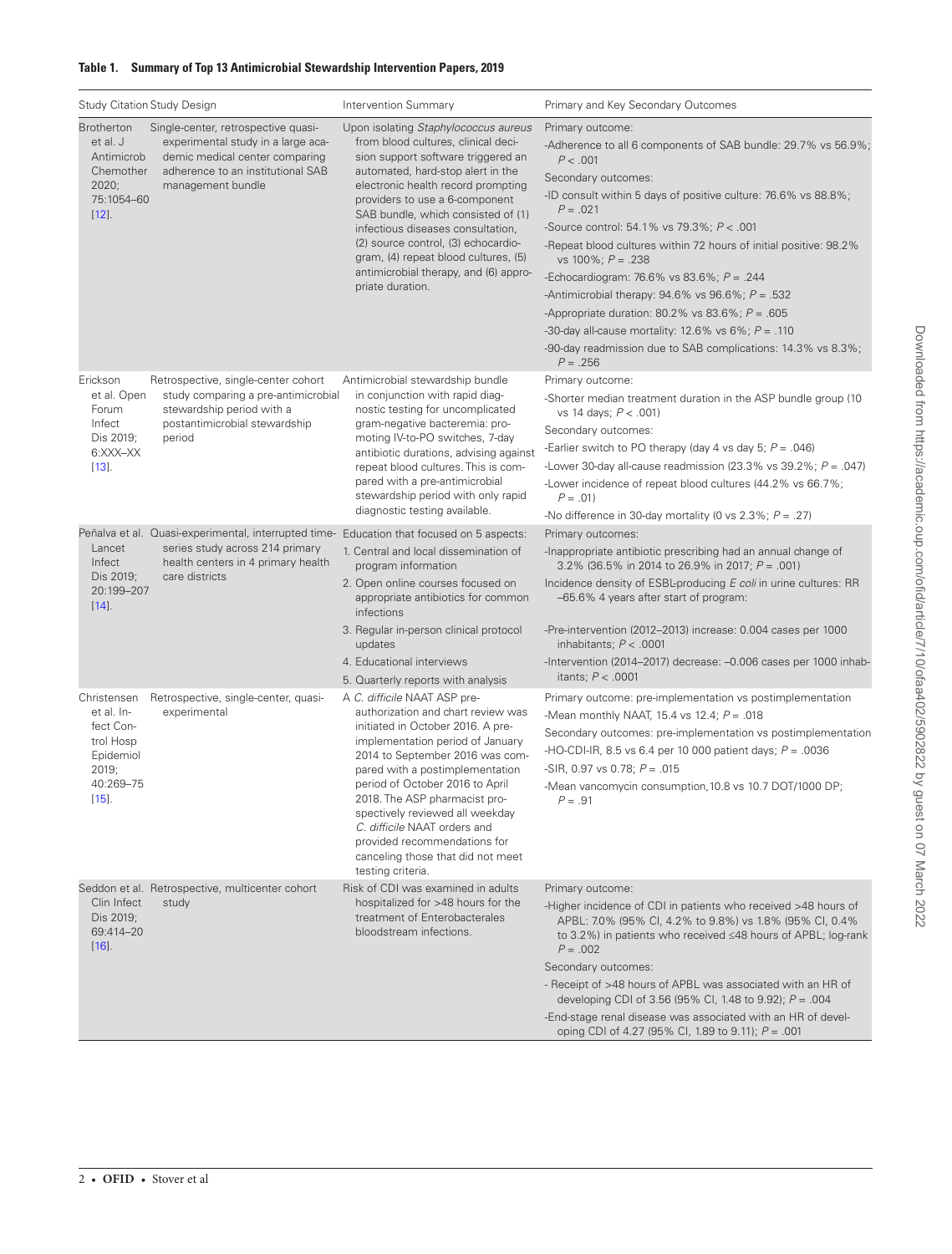| Study Citation Study Design                                                                  |                                                                                                                                                                                                                 | <b>Intervention Summary</b>                                                                                                                                                                                                                                                                                                                                                                                                                      | Primary and Key Secondary Outcomes                                                                                                                                                                                                                                                                                                                                                                                                                                                                                                                                                                                                                                                           |
|----------------------------------------------------------------------------------------------|-----------------------------------------------------------------------------------------------------------------------------------------------------------------------------------------------------------------|--------------------------------------------------------------------------------------------------------------------------------------------------------------------------------------------------------------------------------------------------------------------------------------------------------------------------------------------------------------------------------------------------------------------------------------------------|----------------------------------------------------------------------------------------------------------------------------------------------------------------------------------------------------------------------------------------------------------------------------------------------------------------------------------------------------------------------------------------------------------------------------------------------------------------------------------------------------------------------------------------------------------------------------------------------------------------------------------------------------------------------------------------------|
| Open<br>Forum<br>Infect<br>Dis 2019;<br>6:XXX-XX<br>$[17]$ .                                 | Depuy et al. Retrospective, single-center cohort<br>study evaluating impact of an ARV<br>stewardship team on identification<br>and correction of ARV medication<br>errors                                       | Medication reconciliation and daily<br>review of ARV medications<br>throughout inpatient admission by<br>an interdisciplinary pharmacist-phy-<br>sician ARV stewardship team. In-<br>cluded contact with outpatient HIV<br>providers for regimen confirmation<br>and standardized communication<br>with the primary team via docu-<br>mentation in the EHR.                                                                                      | Primary outcome:<br>-336 interventions made by ARV stewardship team over<br>12-month period; drug interaction (45.2%), incorrect regimen<br>(17.9%), and OI prophylaxis (10.1%) errors occurred most fre-<br>quently<br>Secondary outcomes:<br>-43.2% of hospitalizations with ARV orders required at least 1<br>intervention<br>-96.4% intervention acceptance rate<br>-\$263428 estimated associated cost savings<br>-Multivariable analysis identified multitablet inpatient regimen<br>$(P = .009)$ , ICU admission $(P = .01)$ , surgical care $(P = .02)$ ,<br>days reviewed ( $P = .02$ ), and noninstitutional HIV provider<br>$(P = .07)$ as risk factors for ARV medication errors |
| Langford et al. Pre/post design over a 4-year<br>Infect Con-<br>period examining impact of a |                                                                                                                                                                                                                 | Pre-intervention: low-intensity phase<br>24 months before the intervention                                                                                                                                                                                                                                                                                                                                                                       | Primary outcomes:                                                                                                                                                                                                                                                                                                                                                                                                                                                                                                                                                                                                                                                                            |
| trol Hosp<br>Epidemiol<br>2019;<br>40:1344-47<br>$[18]$ .                                    | high-intensity, interdisciplinary,<br>round-based PAF compared with a<br>low-intensity PAF on antimicrobial<br>use measured in DDD per 1000<br>PD on internal medicine wards in a<br>400-bed community hospital | -ASP pharmacists provided PAF to<br>prescribers on 5 internal medicine<br>units; focus on patients receiving<br>targeted antibiotics                                                                                                                                                                                                                                                                                                             | -Low-intensity phase antimicrobial use: 483 DDD/1000PD vs 442<br>DDD/1000PD in high intensity (difference, -42; 95% CI, -74<br>to $-9$ )                                                                                                                                                                                                                                                                                                                                                                                                                                                                                                                                                     |
|                                                                                              |                                                                                                                                                                                                                 | -1-on-1 recommendation to the<br>internal medicine physician per-<br>formed for each patient requiring<br>intervention                                                                                                                                                                                                                                                                                                                           | -Adjusted analysis to account for seasonality (difference, -93<br>DDD/1000PD; 95% CI, -169 to -20)                                                                                                                                                                                                                                                                                                                                                                                                                                                                                                                                                                                           |
|                                                                                              |                                                                                                                                                                                                                 | Postintervention: high-intensity phase<br>24 months                                                                                                                                                                                                                                                                                                                                                                                              | Secondary outcomes:                                                                                                                                                                                                                                                                                                                                                                                                                                                                                                                                                                                                                                                                          |
|                                                                                              |                                                                                                                                                                                                                 | -Structured, twice-weekly ASP rounds                                                                                                                                                                                                                                                                                                                                                                                                             | Adjusted analysis to account for seasonality: postintervention<br>period:                                                                                                                                                                                                                                                                                                                                                                                                                                                                                                                                                                                                                    |
|                                                                                              |                                                                                                                                                                                                                 | -Interdisciplinary team (ward pharma-<br>cist, internal medicine physician,<br>ASP pharmacist, and ASP physician)<br>rounded for 30 minutes per unit                                                                                                                                                                                                                                                                                             | -Months 1-12, 483.3 DDD/1000PD in low-intensity group vs<br>458.3 DDD/1000PD in high-intensity group (difference, -75.3;<br>95% CI, -145.9 to -5.9)                                                                                                                                                                                                                                                                                                                                                                                                                                                                                                                                          |
|                                                                                              |                                                                                                                                                                                                                 | -Internal medicine physician made<br>final decision after PAF recommen-<br>dation                                                                                                                                                                                                                                                                                                                                                                | -Months 13-24 in low-intensity group 483.3 DDD/1000PD vs<br>high-intensity group 415.5 DDD/1000PD (difference, -121.5;<br>95% CI, -217 to -28.3)                                                                                                                                                                                                                                                                                                                                                                                                                                                                                                                                             |
|                                                                                              |                                                                                                                                                                                                                 |                                                                                                                                                                                                                                                                                                                                                                                                                                                  | Targeted antibiotics:<br>-153.1 DDD/1000PD in low-intensity vs high-intensity group 141<br>DDD/1000 PD (difference, -50.1; 95% CI, -71.7 to -28)<br>-No changes in clinical outcomes of CDI, readmission rate, or                                                                                                                                                                                                                                                                                                                                                                                                                                                                            |
|                                                                                              |                                                                                                                                                                                                                 |                                                                                                                                                                                                                                                                                                                                                                                                                                                  | mortality after the switch to high-intensity PAF                                                                                                                                                                                                                                                                                                                                                                                                                                                                                                                                                                                                                                             |
| Bolten et al.<br>Am J<br><b>Health Syst</b><br>Pharm<br>2019;<br>76:S85-90<br>$[19]$ .       | Retrospective study evaluating anti-<br>biotic usage comparing traditional<br>ASP PAF with implementation of<br>an ADAP                                                                                         | Implemented an automatic antibiotic<br>discontinuation policy of antibiotics<br>authorizing ASP team to stop<br>antibiotics therapy in cases with<br>inappropriate duplicate antimicro-<br>bial coverage (atypical, anaerobic,<br>dual-β-lactam without documented<br>rational) or excess duration of<br>therapy in specified disease states/<br>or antibiotics >48 hours and no<br>documented infection<br>Review of patients on broad-spectrum | Primary outcome:<br>-Mean total antibiotic days per patient (7.6 days vs 6.6 days;<br>P < .05<br>Secondary outcome:                                                                                                                                                                                                                                                                                                                                                                                                                                                                                                                                                                          |
|                                                                                              |                                                                                                                                                                                                                 |                                                                                                                                                                                                                                                                                                                                                                                                                                                  | -Mean excess days of antibiotics (2.3 days vs 1.5 day; $P < .05$ )<br>-Patients prescribed antibiotics at discharge (18.5% vs 8%;<br>$P < .05$ )                                                                                                                                                                                                                                                                                                                                                                                                                                                                                                                                             |
|                                                                                              |                                                                                                                                                                                                                 |                                                                                                                                                                                                                                                                                                                                                                                                                                                  | $-30$ -day readmission (12.3% vs 14.2%; NS)<br>-CDI (1 vs 2 cases; NS)                                                                                                                                                                                                                                                                                                                                                                                                                                                                                                                                                                                                                       |
|                                                                                              | Shively et al. Multicenter, quasi-experimental,                                                                                                                                                                 |                                                                                                                                                                                                                                                                                                                                                                                                                                                  | -Multidrug-resistant infection (4.3% vs 2.5%; NS)<br>Primary outcomes:                                                                                                                                                                                                                                                                                                                                                                                                                                                                                                                                                                                                                       |
| Clin Infect<br>Dis 2020:<br>71:539-45<br>$[20]$ .                                            | pre- and postintervention study                                                                                                                                                                                 | antimicrobials and those admitted<br>with lower respiratory tract infec-<br>tions and skin and soft tissue infec-<br>tions by remote ID physicians and<br>local pharmacists                                                                                                                                                                                                                                                                      | -A total of 1419 recommendations were made, of which 1262<br>(88.9%) were accepted                                                                                                                                                                                                                                                                                                                                                                                                                                                                                                                                                                                                           |
|                                                                                              |                                                                                                                                                                                                                 |                                                                                                                                                                                                                                                                                                                                                                                                                                                  | -Decrease in tier 1 antimicrobial use (DOT/1000 PD): 10.6 during<br>the intervention period vs 16.3 in historical control; $P = .04$                                                                                                                                                                                                                                                                                                                                                                                                                                                                                                                                                         |
|                                                                                              |                                                                                                                                                                                                                 |                                                                                                                                                                                                                                                                                                                                                                                                                                                  | -Decrease in tier 2 antimicrobial use (DOT/1000 PD): 248.2 during<br>the intervention period vs 325.9 in historical control; $P < .001$                                                                                                                                                                                                                                                                                                                                                                                                                                                                                                                                                      |
|                                                                                              |                                                                                                                                                                                                                 |                                                                                                                                                                                                                                                                                                                                                                                                                                                  | -Numerical decrease in total antimicrobial use (DOT/1000 PD):<br>820.7 during the intervention period vs 777.1 in historical con-<br>trol; $P = .18$                                                                                                                                                                                                                                                                                                                                                                                                                                                                                                                                         |
|                                                                                              |                                                                                                                                                                                                                 |                                                                                                                                                                                                                                                                                                                                                                                                                                                  | -Increase in ID consultations/1000 PD: 21.5 during the interven-<br>tion period vs 15.4 in historical control; $P = .001$                                                                                                                                                                                                                                                                                                                                                                                                                                                                                                                                                                    |
|                                                                                              |                                                                                                                                                                                                                 |                                                                                                                                                                                                                                                                                                                                                                                                                                                  | -Estimated annual cost-savings: \$104 087.34 on tier 1 antimicrobials<br>and \$56239.05 on tier 2 antimicrobials vs increase of \$17696.55<br>on nontiered antimicrobials (difference, \$142 629.83)                                                                                                                                                                                                                                                                                                                                                                                                                                                                                         |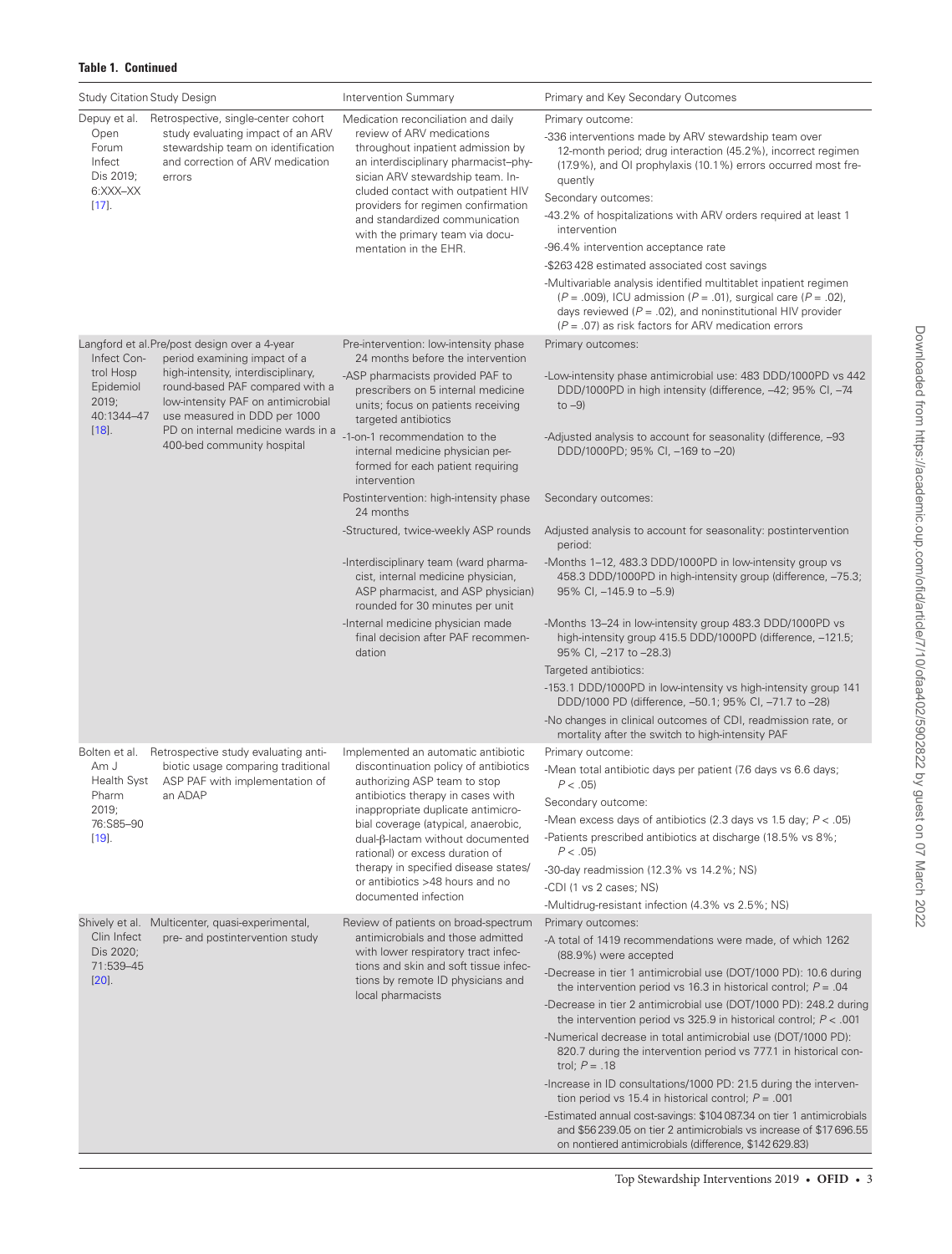| <b>Study Citation Study Design</b>                           |                                                                                                                                                              | <b>Intervention Summary</b>                                                                                                                                                                                                                                                                                                                                                                                                                                                                                                                                                                                                             | Primary and Key Secondary Outcomes                                                                                                                                                                        |
|--------------------------------------------------------------|--------------------------------------------------------------------------------------------------------------------------------------------------------------|-----------------------------------------------------------------------------------------------------------------------------------------------------------------------------------------------------------------------------------------------------------------------------------------------------------------------------------------------------------------------------------------------------------------------------------------------------------------------------------------------------------------------------------------------------------------------------------------------------------------------------------------|-----------------------------------------------------------------------------------------------------------------------------------------------------------------------------------------------------------|
| Anderson<br>Multicenter, historically controlled,            |                                                                                                                                                              | Modified PA by pharmacists                                                                                                                                                                                                                                                                                                                                                                                                                                                                                                                                                                                                              | Primary outcomes:                                                                                                                                                                                         |
| et al. JAMA<br>Netw<br>Open 2019;<br>2:e199369<br>$[21]$ .   | prospective, nonrandomized clinical<br>trial with crossover design                                                                                           | and PPR by the stewardship<br>team targeting vancomycin,<br>piperacillin-tazobactam, and the<br>antipseudomonal carbapenems on<br>formulary                                                                                                                                                                                                                                                                                                                                                                                                                                                                                             | -Intervention approval processes took a median of 95 days                                                                                                                                                 |
|                                                              |                                                                                                                                                              |                                                                                                                                                                                                                                                                                                                                                                                                                                                                                                                                                                                                                                         | -Pharmacists performed 1456 interventions (median per hospital,<br>350) during PA and 1236 interventions (median per hospital,<br>298) during PPR                                                         |
|                                                              |                                                                                                                                                              |                                                                                                                                                                                                                                                                                                                                                                                                                                                                                                                                                                                                                                         | -Recommendations were accepted by clinicians in 79.2% of<br>cases during PA and 69.0% during PPR                                                                                                          |
|                                                              |                                                                                                                                                              |                                                                                                                                                                                                                                                                                                                                                                                                                                                                                                                                                                                                                                         | -More study antibiotics were determined to be inappropriate<br>during PPR: 41.0% during PPR vs 20.4% during PA; $P < .001$                                                                                |
|                                                              |                                                                                                                                                              |                                                                                                                                                                                                                                                                                                                                                                                                                                                                                                                                                                                                                                         | -Pharmacists recommended de-escalation more during PPR:<br>29.1% during PPR vs 13.0% during PA; P < .001                                                                                                  |
|                                                              |                                                                                                                                                              |                                                                                                                                                                                                                                                                                                                                                                                                                                                                                                                                                                                                                                         | -Pharmacists recommended dose change more during PA: 15.9%<br>during PA vs $9.6\%$ during PPR; $P < .001$                                                                                                 |
|                                                              |                                                                                                                                                              |                                                                                                                                                                                                                                                                                                                                                                                                                                                                                                                                                                                                                                         | -The median time dedicated to the stewardship interventions<br>varied by hospital (range of median hours per week, 5–19)                                                                                  |
|                                                              |                                                                                                                                                              |                                                                                                                                                                                                                                                                                                                                                                                                                                                                                                                                                                                                                                         | Secondary outcomes:                                                                                                                                                                                       |
|                                                              |                                                                                                                                                              |                                                                                                                                                                                                                                                                                                                                                                                                                                                                                                                                                                                                                                         | -No decrease in antibiotic use (DOT/1000 PD) during PA: 931.0 vs<br>926.6 during matched historical control (difference, 4.4; 95%<br>CI, -55.8 to 64.7)                                                   |
|                                                              |                                                                                                                                                              |                                                                                                                                                                                                                                                                                                                                                                                                                                                                                                                                                                                                                                         | -Decrease in antibiotic use (DOT/1000 PD) during PPR: 925.2 vs<br>965.3 during matched historical control (difference, -40.1; 95%<br>CI, -71.7 to -8.6)                                                   |
|                                                              |                                                                                                                                                              |                                                                                                                                                                                                                                                                                                                                                                                                                                                                                                                                                                                                                                         | -Same median length of hospitalization per admission for PA,<br>PPR, matched historical control                                                                                                           |
| Gross et al.                                                 | Implementation of antimicrobial<br>stewardship in an academic dental<br>practice using the CDC Core Elem-<br>ents of Outpatient Antimicrobial<br>Stewardship | Multimodal intervention consisting of<br>standardizing antimicrobial therapy<br>for acute dentoalveolar conditions,<br>educational interventions, and<br>patient-facing educational posters<br>focusing on the necessity of anti-<br>biotics and potential harms                                                                                                                                                                                                                                                                                                                                                                        | Primary outcome:                                                                                                                                                                                          |
| Open<br>Forum<br>Infect<br>Dis 2019;<br>6:XXX-XX<br>$[22]$ . |                                                                                                                                                              |                                                                                                                                                                                                                                                                                                                                                                                                                                                                                                                                                                                                                                         | -72.9% decrease in antibiotic prescribing rate per urgent care visit<br>(pre-intervention urgent care prescribing rate, 8.5% [24/283];<br>postintervention, 2.3% [8/352]; P < .001)                       |
| Webb et al.                                                  | Retrospective quasi-experimental                                                                                                                             | Utilized monthly antibiotic cycling with                                                                                                                                                                                                                                                                                                                                                                                                                                                                                                                                                                                                | Primary outcomes:                                                                                                                                                                                         |
| Clin Infect<br>Dis 2019;<br>68:498-500<br>$[23]$ .           | pre- and postimplementation of 2<br>antimicrobial stewardship interven-<br>tions in an inpatient hematological<br>malignancy treatment unit                  | either piperacillin-tazobactam or<br>cefepime (with or without metroni-<br>dazole) and a previously described<br>clinical prediction tool to guide em-<br>piric VRE therapy when managing<br>febrile neutropenia                                                                                                                                                                                                                                                                                                                                                                                                                        | -Carbapenem use decreased by 230 DOT/1000 PD (95% CI, -290<br>to $-180$ ; $P < .001$ )                                                                                                                    |
|                                                              |                                                                                                                                                              |                                                                                                                                                                                                                                                                                                                                                                                                                                                                                                                                                                                                                                         | -Unadjusted antipseudomonal carbapenem use decreased after<br>intervention (396.5 vs 123.4 DOT/1000 PD; $P < .001$ )                                                                                      |
|                                                              |                                                                                                                                                              |                                                                                                                                                                                                                                                                                                                                                                                                                                                                                                                                                                                                                                         | -Daptomycin prescribing (-160 DOT/1000 PD; 95% CI, -200 to<br>$-120; P < .001$                                                                                                                            |
|                                                              |                                                                                                                                                              |                                                                                                                                                                                                                                                                                                                                                                                                                                                                                                                                                                                                                                         | -VRE clinical prediction score (-30 DOT/1000 PD; 95% CI, -50 to 0; $P = .08$ )                                                                                                                            |
|                                                              |                                                                                                                                                              |                                                                                                                                                                                                                                                                                                                                                                                                                                                                                                                                                                                                                                         | Secondary outcomes:                                                                                                                                                                                       |
|                                                              |                                                                                                                                                              |                                                                                                                                                                                                                                                                                                                                                                                                                                                                                                                                                                                                                                         | -VRE colonization (OR, 0.64; 95% CI, 0.51 to 0.81; $P < .001$ )<br>and infection decreased after intervention (2.38 vs 1.08 infec-<br>tions/1000 PD: $P = .006$ )                                         |
|                                                              |                                                                                                                                                              |                                                                                                                                                                                                                                                                                                                                                                                                                                                                                                                                                                                                                                         | -Infection due to ESBL-producing Enterobacteriaceae increased<br>(0.14 to 0.81/1000 PD; $P = .01$ ) postintervention                                                                                      |
|                                                              |                                                                                                                                                              |                                                                                                                                                                                                                                                                                                                                                                                                                                                                                                                                                                                                                                         | -No impact on inpatient mortality (OR, 0.91; 95% CI, 0.6 to 1.5; $P = .72$ )                                                                                                                              |
| Graber et al.<br>Clin Infect                                 | Pre/post quasi-experimental study<br>evaluating impact of novel anti-                                                                                        | Development of interactive graphic tools<br>for dissemination of in-depth facility-<br>level antimicrobial usage data to<br>facility stewards. The tools were op-<br>timized based on collaborative feed-<br>back from the 8 volunteer facilities<br>and ultimately provided dashboards<br>that could be filtered by antimicro-<br>bial use decision point, antimicrobial<br>agent type, unit, disease state, or<br>SAAR category and compared with<br>similar or all VA facilities. Change<br>in antimicrobial use was assessed<br>pre-intervention (January 2014-Jan-<br>uary 2016) and postintervention (July<br>2016-January 2018). | Average change in DOT/1000 DP at intervention vs noninterven-<br>tion sites                                                                                                                               |
| Dis 2020;<br>71:1168-76<br>$[24]$ .                          | microbial use visualization tools on<br>antimicrobial usage at 8 VA inpatient<br>facilities                                                                  |                                                                                                                                                                                                                                                                                                                                                                                                                                                                                                                                                                                                                                         | Primary outcome:                                                                                                                                                                                          |
|                                                              |                                                                                                                                                              |                                                                                                                                                                                                                                                                                                                                                                                                                                                                                                                                                                                                                                         | -Total inpatient antimicrobial use: -2.1% (95% CI, -5.7% to 1.6%;<br>$P = .2529$ vs +2.5% (95% CI, 0.8% to 4.1%; $P = .0026$ ); abso-<br>lute difference, 4.6% ( $P = .025$ )                             |
|                                                              |                                                                                                                                                              |                                                                                                                                                                                                                                                                                                                                                                                                                                                                                                                                                                                                                                         | Secondary outcomes:                                                                                                                                                                                       |
|                                                              |                                                                                                                                                              |                                                                                                                                                                                                                                                                                                                                                                                                                                                                                                                                                                                                                                         | -Total inpatient use of anti-MRSA agents: -11.3% (95% CI,<br>$-16.0\%$ to $-6.3\%$ ; $P < .0001$ ) vs $-6.6\%$ (95% CI, $-9.1\%$ to<br>$-3.9\%$ ; $P < .0001$ ); absolute difference, 4.7% ( $P = .092$ ) |
|                                                              |                                                                                                                                                              |                                                                                                                                                                                                                                                                                                                                                                                                                                                                                                                                                                                                                                         | -Total inpatient use of antipseudomonal agents: -3.4% (95% CI,<br>$-8.2\%$ to 1.7%; P = .185) vs $+3.6\%$ (95% CI, 0.8% to 6.5%;<br>$P = .011$ ; absolute difference, 7.0% ( $P = .018$ )                 |

Abbreviations: ADAP, automatic discontinuation of antibiotics policy; APBL, antipseudomonal β-lactam; ARV, antiretroviral; ASP, antimicrobial stewardship programs; CDC, Centers for Disease Control and Prevention; CDI, *Clostridioides difficile* infection; DDD, defined daily dose; DOT, days of therapy; DP, days present; EHR, electronic health record; HO, hospital-onset; HR, hazard ratio; ICU, intensive care unit; ID, infectious diseases; IQR, interquartile range; IR, incident rate; IV, intravenous; MRSA, methicillin-resistant *Staphylococcus aureus*; NAAT, nucleic acid amplification tests; NS, nonsignificant; OI, opportunistic infection; OR, odds ratio; PA, preauthorization; PAF, prospective audit and feedback; PD, patient-days; PO, per oral; PPR, postprescription audit and review; RR, relative reduction; SAAR, standardized antimicrobial administration ratios; SAB, *Staphylococcus aureus* bacteremia; SIR, standardized infection ratio; VA, Veterans Affairs; VRE, vancomycin-resistant *Enterococcus*.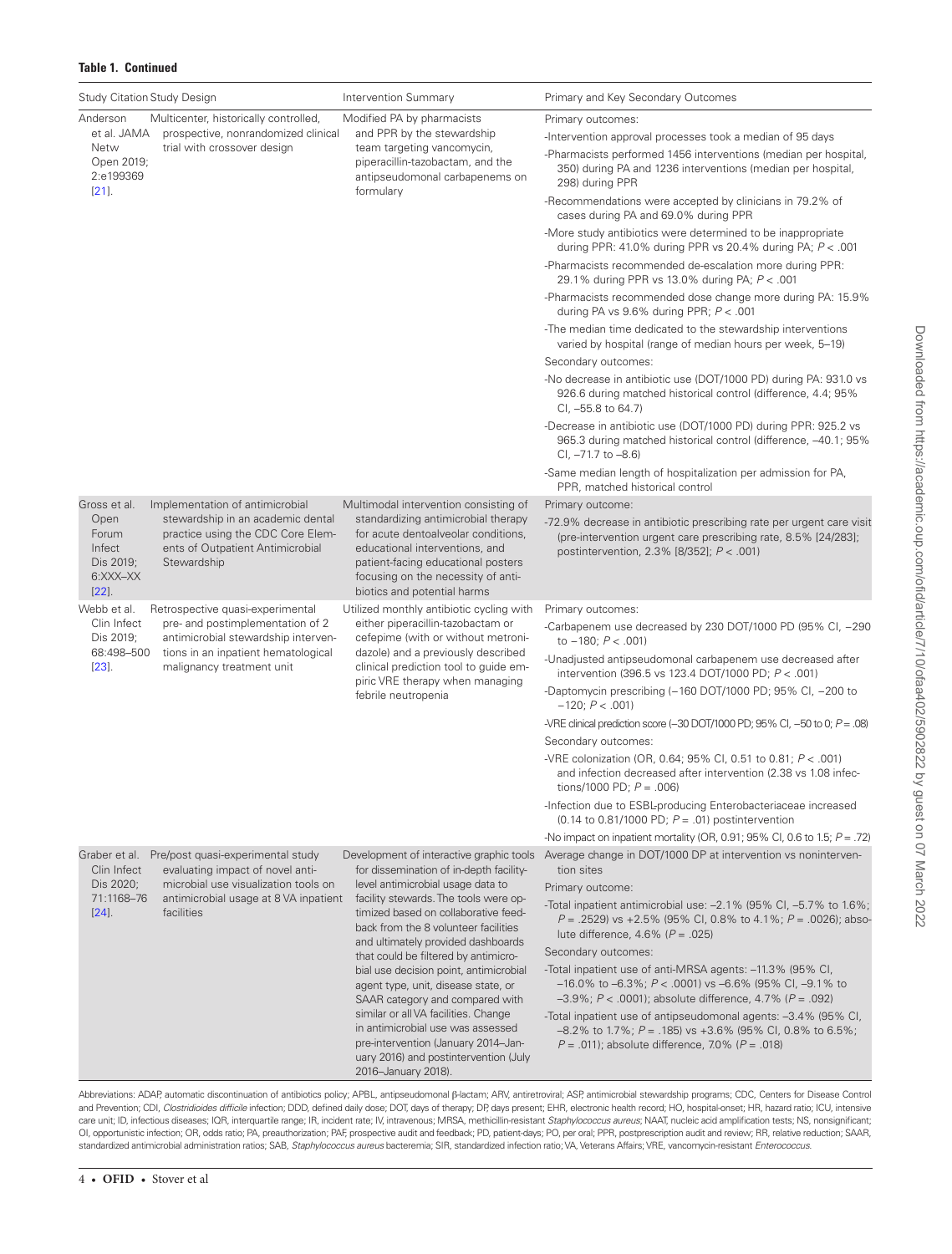practice and resulted in measurable outcomes. Clinical practice guidelines, official statements, review articles, and articles without an actionable intervention were excluded.

A PubMed search using "antimicrobial stewardship" for 2019 revealed 1293 potential publications. P.B.B. screened abstracts to ensure that all relevant articles were considered. In addition, 79 author-identified publications (most duplicated from the literature search) were submitted for potential inclusion. C.M.B., K.R.S., and P.B.B. screened these to ensure that articles met inclusion criteria. During the first round of reviews, a total of 60 articles were distributed to the SERGE-45 network (65 members) for ranking using SurveyMonkey based on contribution and/or application to antimicrobial stewardship programs (ASPs); 21 participants (32%) ranked their top 13 based on clinical judgment [[26\]](#page-11-22). During the second round, 12 authors (100%) ranked their top 13 based on clinical judgment. Finally, in a teleconference C.M.B., K.R.S., and P.B.B. reviewed the group ranks and established final consensus on the top 13 articles based on number of votes received for each article, described herein. [Figure 1](#page-7-0) is a flowchart of the database and article selection process, and [Table 1](#page-3-0) is a summary of the selected articles.

#### RESULTS

#### **Automated Stewardship Intervention for** *Staphylococcus aureus* **Bloodstream Infection**

Management of *Staphylococcus aureus* (SA) bloodstream infection (BSI) remains challenging, with mortality rates around 20% [\[27](#page-11-23)]. Furthermore, adherence to evidence-based recommendations for managing SABSI continues to be suboptimal. Brotherton and colleagues conducted a single-center, retrospective quasi-experimental study to evaluate rates of adherence and clinical outcomes after implementing an SABSI management bundle [[12\]](#page-11-8). The intervention used an automatic, hardstop alert in the electronic health record directing providers to use an electronic order set after detection of SABSI. Providers were required to utilize the order set or provide a reason for dismissing the alert. In addition, brief educational sessions regarding guideline location and bundle elements were provided before implementation.

In total, 227 patients were included (111 in the preintervention group compared with 116 in the postintervention group), of which almost all were complicated SABSI (97.3% vs 92.2%, respectively;  $P = .136$ ). Adherence to all components of the bundle occurred significantly more often in the postintervention group [\(Table 1\)](#page-3-0). In the postintervention group, the median time to repeat blood cultures and sterilization of blood cultures was significantly shorter, and the median time from SABSI identification to alert activation was 0.5 hours. Despite alert activation occurring in 95.7% of cases in the postintervention group, the order set was utilized in only 57.8%. No differences in hospital length of stay, 30-day mortality, or 90-day readmission for SABSI complications were observed between groups.

As opposed to other SABSI management bundles requiring prospective audit with intervention and feedback, this study reinforces the possibility of utilizing an automated antimicrobial stewardship intervention to improve management. Although high rates of adherence to individual components of the bundle were observed, adherence to all components remained low.

#### **Impact of a Stewardship Bundle on Gram-Negative Bacteremia**

The literature for gram-negative BSI has significantly changed treatment recommendations by supporting shorter treatment durations [[28\]](#page-11-24), early switch to oral antibiotics [[29](#page-11-25)], and demonstrating lack of benefit of repeat blood cultures [\[30](#page-11-26)]. Using an approach that is well described in gram-positive infections, Erickson and colleagues conducted a single-center, retrospective cohort evaluation of an antimicrobial stewardship bundle coupled with rapid diagnostic tests (RDTs) for uncomplicated gram-negative bacteremia [[13](#page-11-11)]. The prestewardship group did not have an active stewardship intervention, whereas the poststewardship group had 0.5 full-time equivalent (FTE) physicians and 1 FTE pharmacist to implement the bundle, which included intravenous-to-oral (IV-to-PO) antibiotic switches, 7-day antibiotic durations, and avoidance of repeat blood cultures. Patients with uncomplicated gram-negative bacteremia (monomicrobial, with source control, and no immunosuppression or indications for longer duration of therapy) managed with active therapy within the first 24 hours were eligible for inclusion.

The main infection source was the urinary tract, and the most common organism was *E. coli*. The poststewardship group had a shorter median duration of antibiotic therapy, and patients were switched to oral antibiotics sooner, had fewer repeat cultures obtained, and had a lower 30-day readmission rate. Mortality and bacteremia recurrence were similar between the groups. This study demonstrated the efficacy of an antimicrobial stewardship bundled approach coupled with rapid diagnostic testing for management of uncomplicated gram-negative bacteremia and further supports the safety of shorter durations of antibiotics in these patients.

#### **Impact of Education in Primary Care on ESBL** *Escherichia coli* **in the Community**

Education alone is noted to be a low-effectiveness stewardship strategy, unless it is combined with real-time intervention(s) [\[31](#page-11-27)]. Peñalva and colleagues evaluated the impact of structured and consistent educational efforts on rates of ESBL *E. coli* in Spain [[14\]](#page-11-12). The study spanned from January 2012 to December 2017 (pre-intervention 2012–2013, intervention 2014–2017) and included 5 interventions (shown in [Table 1](#page-3-0)). The educational interview was the core strategy. A patient who received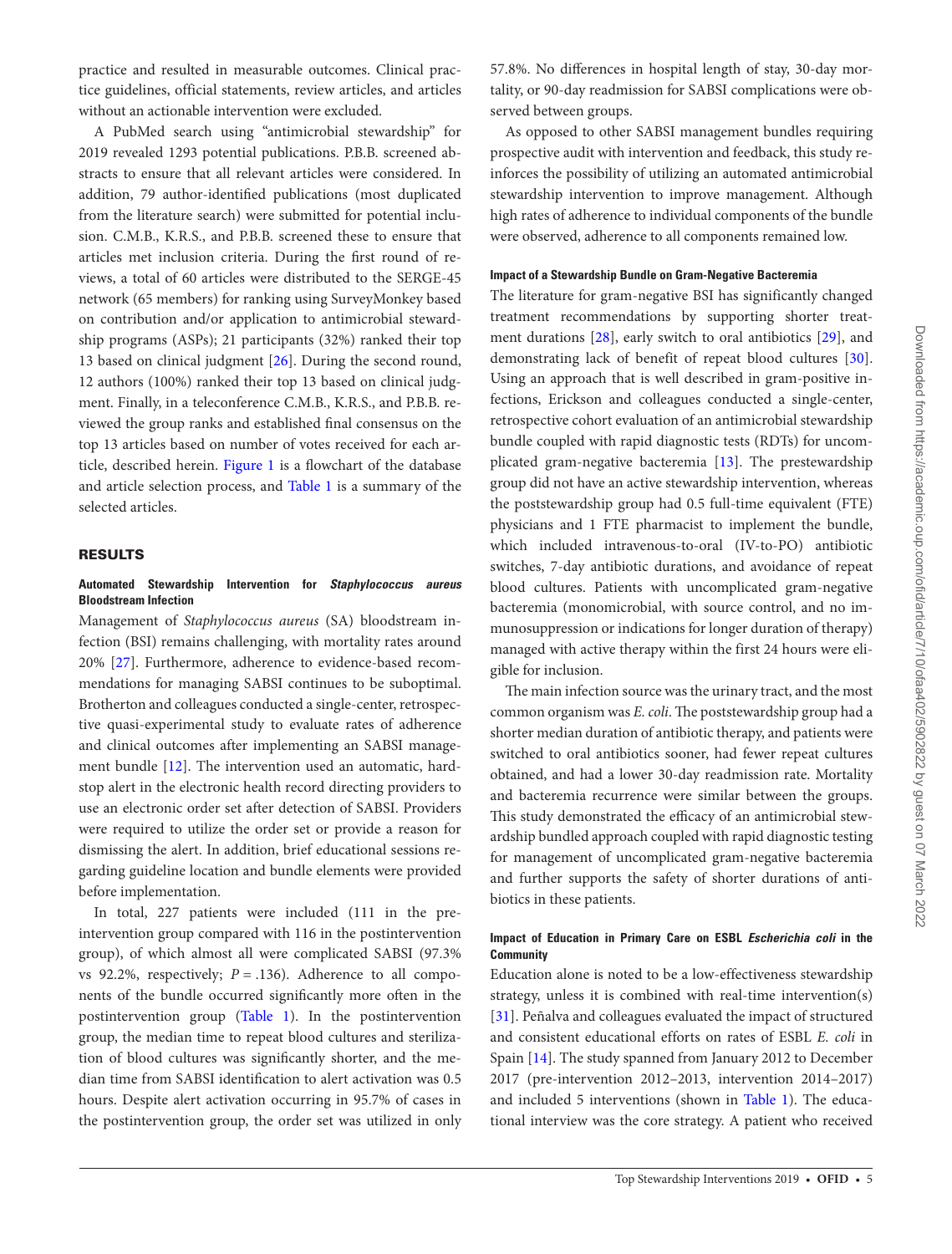

<span id="page-7-0"></span>**Figure 1.** Flowchart of the database search and article selection process.

antibiotics was randomly selected, then the diagnosis and antibiotic course were reviewed with the prescriber and determined to be appropriate or inappropriate. Prescribers received an average of 5 interviews annually. Antibiotic consumption and ESBL incidence were assessed quarterly.

The study included 1 937 512 individuals seen by 1387 prescribers, who underwent 24 150 educational interviews. Each year of the intervention period saw an 11% increase in interviews conducted and a 3.2% decrease in inappropriate prescribing  $(P = .001)$ . The most common causes for an "inappropriate" prescription were agent selection (36.9%) and duration (34.5%). Decreases in use were identified for ciprofloxacin and cefuroxime, but not for third-generation cephalosporins. No changes were noted for levofloxacin and amoxicillinclavulanate, and increases were identified for amoxicillin and fosfomycin.

Susceptibilities were performed on 67 428 *E. coli* isolates during the 6 years, with a significant change in the rate correlating to the start of the intervention. Pre-intervention, the proportion of ESBL-producing *E. coli* was 7.1%, and by the end of the intervention period it was  $5.5\%$  ( $P = .0001$ ).

This study was supported and funded by the Spanish government, marking high commitment within the European Union for antimicrobial stewardship. This study showed that consistent educational contact impacts prescribing and decreases resistance, especially in the primary care environment where the majority of antibiotic prescribing occurs. Additionally, it took an important step toward linking decreased antibiotic consumption to a meaningful outcome.

#### **Diagnostic Stewardship and** *Clostridioides difficile* **Testing**

RDTs are important tools for ASPs. The 2017 Infectious Diseases Society of America (IDSA) and Society for Healthcare and Epidemiology of America guidelines for *Clostridioides difficile* infections (CDIs) have specific recommendations for the use of nucleic acid amplification tests (NAATs) [\[32](#page-11-28)]. These include the use of either a multistep test involving NAAT, glutamate dehydrogenase (GDH), and/or toxins with NAAT, or NAAT alone with established testing criteria. However, inappropriate use of *C. difficile* RDTs may lead to false-positive results and the treatment of asymptomatic patients.

Christensen and colleagues performed a quasi-experimental retrospective, single-center study evaluating ASP-led education and prior authorization on *C. difficile* NAATs [\[15](#page-11-13)]. The study had a pre-intervention period from January 2014 to September 2016 and a postintervention period from October 2016 to April 2018. During the postintervention period, an ASP pharmacist reviewed all weekday NAATs ordered on hospital day ≥4. Of note, this study used NAAT testing alone, not multistep testing. The ASP pharmacist evaluated clinical signs and symptoms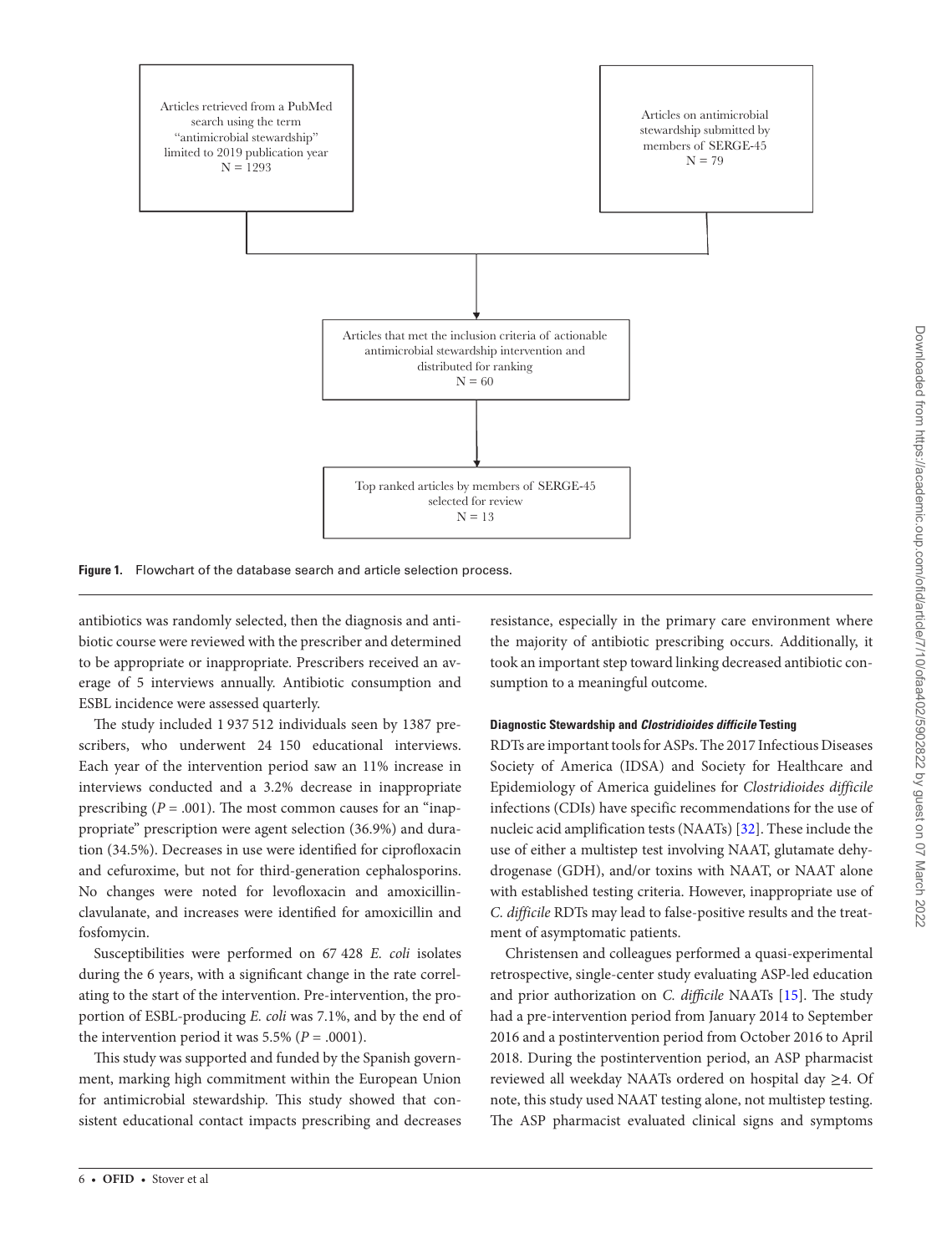of CDI, recent NAAT results, administration of tube feeds, laxatives, stool softeners, or contrast dye in the preceding 24 hours as well as imaging studies. Providers were contacted on all NAATs that did not meet preauthorization criteria and recommended to cancel the test. Of note, patients in the stem cell transplant unit were excluded.

The postintervention group had statistically significant improvement compared with the pre-intervention group with regards to the mean hospital-onset CDI (HO-CDI), incident rate of HO-CDI, and standardized infection ratio. Interestingly, the consumption of oral vancomycin did not differ between the 2 intervention periods. Overall, this study confirms that RDTs for CDI must be used in conjunction with ASP to be an effective patient care tool.

#### **Early De-escalation of Antibiotic Therapy and Risk of** *Clostridioides difficile* **Infection**

The association between use of broad-spectrum antibiotics and risk of CDI is well established [[33\]](#page-12-0). Seddon and colleagues sought to determine the impact of early de-escalation of antipseudomonal β-lactam (APBL) antibiotics on the risk of CDI within 90 days in patients hospitalized for the treatment of Enterobacterales BSI in South Carolina [\[16](#page-11-14)]. Patients 18 years and older who had a first episode of monomicrobial BSI due to Enterobacterales from January 1, 2011, to June 30, 2015, who were identified through microbiology laboratory databases and who had a full 48-hour window for de-escalation of antibiotics were included. Patients who had a CDI within 1 year of BSI and those with concurrent CDI and BSI were excluded. A total of 808 patients were included (414 received >48 hours of APBL, 394 received ≤48 hours). *E. coli* was the most common bloodstream isolate (56%), followed by *Klebsiella* species (21%). The median time to CDI (interquartile range) was 11 (4–27) days. The overall incidence of CDI was 4.4% (95% CI, 2.8% to 6.0%), with significantly higher incidence of CDI in patients who received >48 hours of APBL than in those who received ≤48 hours of APBL. After adjustments for the propensity to receive >48 hours of APBL, end-stage renal disease and receipt of >48 hours of APBL remained independently associated with higher risk of CDI. This study showed that end-stage renal disease and receipt of APBL for >48 hours are associated with CDI in adults hospitalized for the treatment of Enterobacterales BSI. Therefore, appropriate empiric antibiotic selection and early de-escalation of APBL using clinical risk assessment tools or molecular RDT are likely to reduce the incidence of CDI in patients with Enterobacterales BSI.

#### **Impact of an Inpatient Antiretroviral Stewardship Team**

Errors in antiretroviral (ARV) medication prescribing, particularly at transitions of care, remain a prevalent patient safety issue, with reported rates as high as 86% [[34\]](#page-12-1). DePuy and colleagues sought to determine if an ARV stewardship program (ARVSP) composed primarily of an HIV pharmacist specialist and ID physician would be able to identify and correct inpatient ARV medication errors [\[17](#page-11-15)]. The team reviewed ARV orders within 24 hours of admission and confirmed regimens with outpatient HIV providers as needed. A standardized communication was entered within the electronic health record (EHR) containing medication reconciliation notes and additional recommendations. A daily profile review was completed for all patients throughout admission.

The overall 12-month error rate, medication error types, and subsequent intervention acceptance rate were consistent with other reports in the literature. However, there were several innovative ARVSP components to highlight in this study. This was the first published report of cost avoidance associated with an ARVSP. The interdisciplinary structure of the ARVSP was unique and mimicked the established model for robust ASPs. Daily profile review and standardized communication in the EHR facilitated ongoing error monitoring, expanded capture of intervention outcomes, and enhanced financial impact estimation. Additionally, this study identified novel risk factors for ARV medication errors that can be applied to future ARVSP development and research.

#### **High- vs Low-Intensity Prospective Audit and Feedback**

A major core ASP strategy supported by the IDSA and CDC is prospective audit and feedback (PAF). While effective, PAF is typically labor-intensive, difficult to implement in resourceand/or workforce-limited settings, and relies on provider acceptance of recommendations [[31,](#page-11-27) [35](#page-12-2)]. The current literature describes a wide variation in PAF designs that have attempted to overcome these disadvantages.

Langford and colleagues examined the impact of a highintensity, twice-weekly interdisciplinary rounds-based PAF compared with low-intensity (weekly review, 1-on-1 education) PAF on antimicrobial use in internal medicine wards in a 400 bed community hospital over a 4-year period [[18\]](#page-11-16). A reduction in the primary outcome of antimicrobial use was seen in the high-intensity phase as compared with the low-intensity phase, with a greater reduction in usage seen in the latter half of the high-intensity period. No change was seen in clinical outcomes of CDI, readmission rate, or mortality. The findings of this study highlight the benefit of "handshake stewardship," a term first coined by Hurst and colleagues [[36\]](#page-12-3). Although face-to-face rounds have proven impactful on antimicrobial use, the time requirements can be rate-limiting. Further studies are needed to evaluate the impact of workload requirements associated with high-intensity PAF to ensure appropriate return on investment for the time-intensive approach.

#### **Effects of Automatic Antibiotic Discontinuation**

As described above, PAF is a fundamental strategy utilized by ASP that engages providers after an antibiotic is prescribed [\[31](#page-11-27)]. Bolten and colleagues evaluated antibiotic usage comparing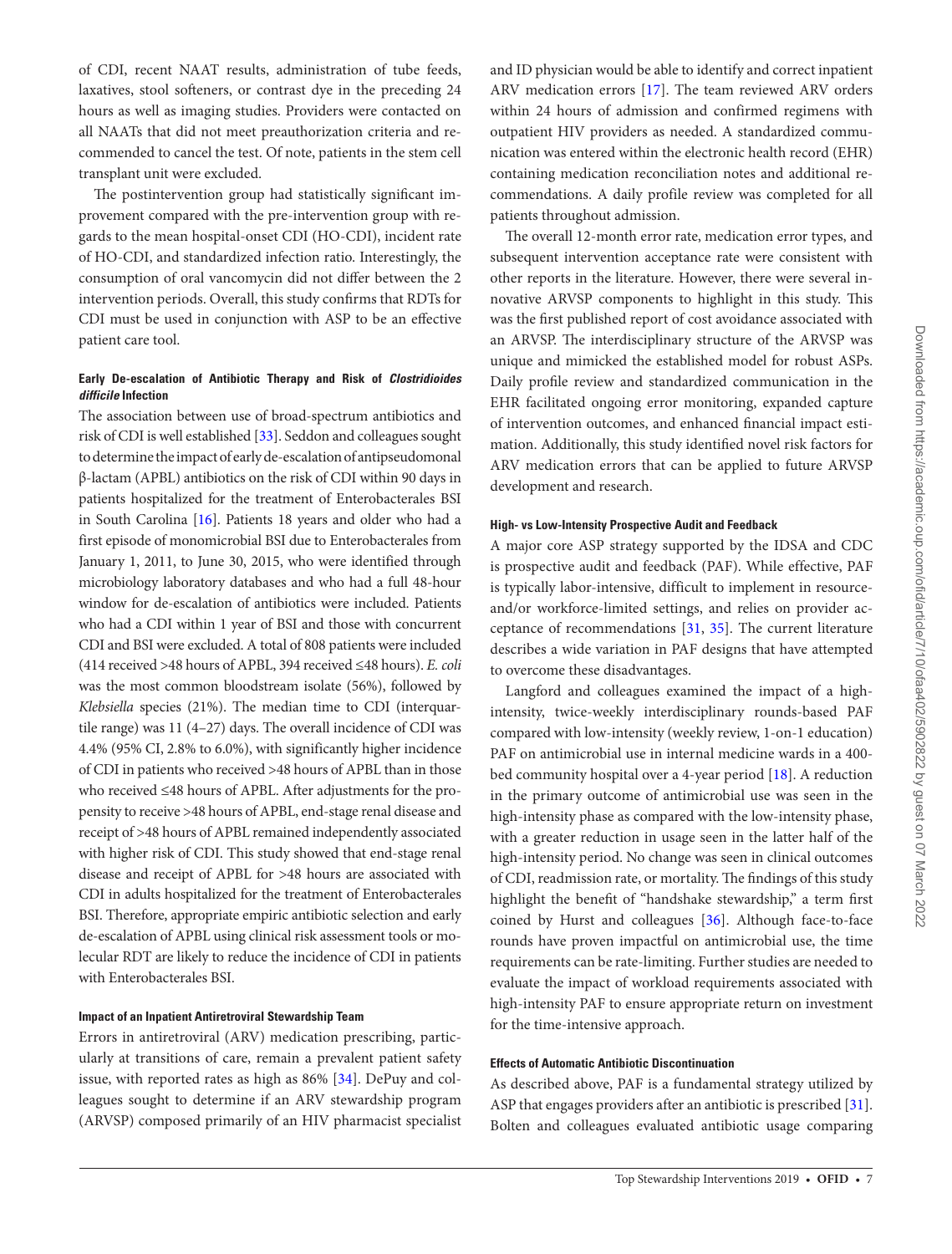traditional ASP PAF with an ASP-led automatic discontinuation of antibiotics policy (ADAP) in an 800-bed, tertiary care academic teaching hospital [[19\]](#page-11-17). The policy targeted duplicate therapy, defined as unnecessary double anaerobic, atypical, and/or β-lactam agents without documented rationale and excessive durations of therapy for prespecified disease states exceeding evidence-based recommendations. Antibiotics for >48 hours without a documented infection were also included in the ADAP. Education on the ADAP scope was provided via the pharmacy and therapeutics committee, and the ASP team documented ADAP interventions with written notes. An ID-trained physician and ID-trained pharmacist comprised the ASP team.

The most common diagnoses encountered in the pre- and post-ADAP groups were pneumonia, complicated cystitis, and chronic obstructive pulmonary disease exacerbation. Excess duration of therapy (73.5% vs 62.3%), followed by antibiotics without an indication (18.5% vs 22.2%), was the most frequent reason for ASP intervention. The mean total number of antibiotic days per patient and the percentage of patients discharged on antibiotics were reduced post-ADAP. There was a nonsignificant increase in 30-day readmission after ADAP; however, readmission rate due to an infectious diseases diagnosis was higher in the pre-ADAP group (65% vs 39%).

This single-center study demonstrated that an ASP-led ADAP can reduce overall in- and outpatient antibiotic use without increasing adverse patient outcomes. However, in settings where ID-trained personnel are not readily available, approval and implementation of this type of policy may be difficult to achieve.

#### **Telehealth-Based ASP in Community Hospitals**

Community hospitals often have less access to ID expertise and are less likely to have robust ASPs than academic medical centers [\[37](#page-12-4)]. Shively and colleagues sought to describe the practical implementation and assess the effectiveness of a telehealthbased ASP (TeleASP) in 2 community hospitals using the expertise of a large health network in Pennsylvania [\[20](#page-11-18)]. On-site hospitalists, advanced practice providers, and pharmacists were trained by ID physicians and ID/ASP pharmacists from within the large network. On-site providers were permitted to order tier 1 antimicrobials for 24 hours, after which they could be continued only with TeleASP or local ID approval. Tier 2 antimicrobials were not restricted but were monitored via PAF during weekdays. There was no restriction or audit and feedback on nontiered antimicrobials unless they were encountered by the TeleASP team in review of eligible patients. A review of patients on broad-spectrum antimicrobials and those admitted with select common infections was performed by remote ID physicians who discussed patients by telephone with local pharmacists. Following the call, local pharmacists communicated the interventions to primary teams. Antimicrobial use was collected for 12 months before TeleASP implementation and for 6 months after implementation. The majority of recommendations made were accepted by the local clinicians. The most frequent type of intervention was de-escalation of antimicrobial therapy. Tier 1 and tier 2 antimicrobial use decreased significantly during the intervention period compared with historical control, while nontiered antimicrobial use increased. Local ID consultations increased significantly during the intervention period compared with historical control. The program led to substantial cost-savings largely from an overall decrease in antimicrobial use. This study showed that a TeleASP in community hospitals is likely to result in reduction in broad-spectrum antimicrobial use, increase in ID consultations, and reduction in antimicrobial expenditures.

#### **Core Antibiotic Stewardship Interventions in Community Hospitals**

Antimicrobial stewardship guidelines recommend the implementation of preauthorization (PA) and/or PAF as the core components of any ASP [[31\]](#page-11-27). Anderson and colleagues sought to determine the feasibility of implementing modified PA and postprescription audit and review (PPR) in 4 community hospitals in North Carolina [\[21](#page-11-19), [38\]](#page-12-5). The modified PA consisted of a trained pharmacist reviewing all study antibiotic prescriptions for approval during weekday study hours, and PPR consisted of the stewardship team reviewing eligible prescriptions between 48 and 96 hours after order entry. Hospitals were paired based on size, and 1 hospital from each pair was assigned to a modified PA for 6 months, then transitioned to PPR for 6 months after a 1-month washout. The other 2 hospitals were assigned to PPR for 6 months, then transitioned to modified PA for 6 months after a 1-month washout. Antibiotics targeted were vancomycin, piperacillin-tazobactam, and the antipseudomonal carbapenems on formulary. Antibiotic use was collected for 12 months before ASP implementation. An ID physician was available for consultation at 2 participating hospitals. Eligible patients were identified using lists generated from pharmacy prescription databases. Implementing the 2 core stewardship strategies was feasible, as evidenced by (1) approval of administration and committees at all study hospitals; (2) completion of pharmacist training; (3) initiation and implementation of interventions; and (4) documentation of time required for interventions. The majority of pharmacist recommendations were accepted by clinicians. Study antibiotics were determined to be inappropriate 2 times more often during the PPR period than during the PA period. Pharmacists recommended a dose change more often in the PA period and de-escalation more often in the PPR period. Antibiotic use did not decrease during the PA period; however, it decreased significantly compared with matched historical control during the PPR period. Length of hospitalization did not change throughout the study. This trial showed that while strict PA is unlikely to be feasible in community hospitals with limited resources, PPR can be an effective stewardship strategy.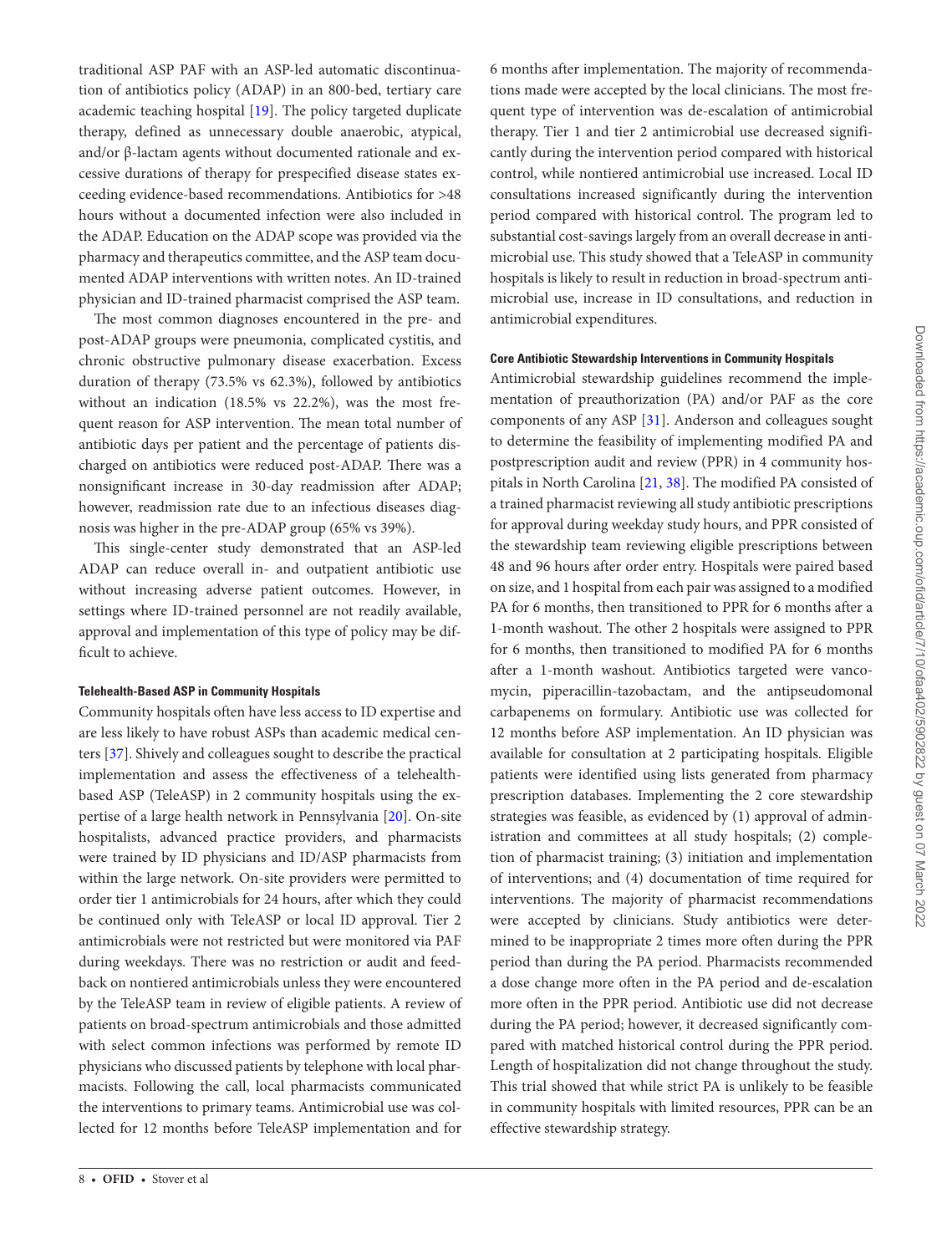#### **Implementing Antimicrobial Stewardship in an Academic Dental Practice**

Dentists have become increasingly recognized as significant prescribers of antimicrobial therapy. It is estimated up to 10% of all outpatient antimicrobial prescriptions can be attributed to dentists, with clindamycin being most frequently prescribed [\[39](#page-12-6)]. However, best practices for antimicrobial stewardship in the area of dentistry are lacking.

In conjunction with an academic dental practice, Gross and colleagues sought to improve antimicrobial prescribing using the CDC Core Elements of Outpatient Antibiotic Stewardship [\[22](#page-11-20), [40](#page-12-7)]. The University of Illinois at Chicago (UIC) College of Dentistry provides care for >30 000 patients annually. In addition, dentists in Illinois account for nearly 80 antibiotic prescriptions per 1000 patients, thus illustrating an opportunity for intervention [[41\]](#page-12-8). Leadership from both the University of Illinois Hospital and Health Sciences System ASP and the UIC College of Dentistry met and ultimately made the development of a dental ASP a strategic initiative. Baseline prescribing data cross-referenced with patient visit and dental coding were reviewed, and potential areas for improvement were identified. One particular area of concern was the number of prescriptions for acute dentoalveolar conditions in the urgent care clinic. The first practice intervention was to standardize antibiotic use for dentoalveolar conditions given feasibility via educational intervention and subsequent impact. To support this intervention, an evidence-based clinical decision support tool was developed that provided drug selection and optimal duration of therapy. While this represents a single intervention, the successful outcome as shown in [Table 1](#page-3-0) will facilitate expansion of the dental ASP to other areas in the future.

This study provides a template for other programs to utilize simple interventions to affect the prescribing of antimicrobials in the dental setting. Moreover, this study also highlights the effectiveness of collaboration between key stakeholders in different arenas as it pertains to stewardship.

#### **Antimicrobial Stewardship in Patients With Cancer or Undergoing Hematological Stem Cell Transplant**

Antimicrobial stewardship in patients with hematologic malignancy is challenging, as the optimal approach is not well defined. Implementation of stewardship interventions in this patient population is prone to the same barriers of many ASPs and thus should seek to find a balance between curtailing overuse of broad-spectrum antimicrobial therapy while providing adequate therapy.

Webb and colleagues conducted a quasi-experimental preand postimplementation of 2 antimicrobial stewardship interventions in a hematological malignancy treatment unit [\[23\]](#page-11-21). The interventions consisted of monthly antibiotic cycling for empiric treatment of febrile neutropenia and use of a clinical prediction rule to guide empiric vancomycin-resistant *Enterococcus faecium* (VRE) therapy [[42](#page-12-9)]. The primary outcome for the antimicrobial cycling intervention was antipseudomonal carbapenem consumption in days of therapy per 1000 patientdays. The primary outcome for the VRE therapy prediction score intervention was days of daptomycin therapy per 1000 patientdays. Both outcomes were analyzed using an interrupted timeseries regression analysis. Secondary outcomes included VRE colonization per 1000 admissions, inpatient mortality, and clinical infections due to VRE, ESBL-producing Enterobacterales, phenotypically suspected AmpC-harboring Enterobacterales, methicillin-resistant *Staphylococcus aureus* (MRSA), and CDI.

As outlined in [Table 1](#page-3-0), the interventions resulted in a significant decrease in carbapenem use and improved susceptibility in *Pseudomonas aeruginosa* isolates postintervention. In turn, this intervention likely also resulted in a decrease in daptomycin use attributable to lower rates of VRE colonization and subsequent VRE infections. The study also examined community ecology data in order to determine if changes in infection rates pre- and postimplementation were due to the antibiotic cycling intervention vs changes in local microbiology. The findings of this study lend support to antibiotic cycling as it pertains to carbapenem and daptomycin usage while not adversely impacting clinical outcomes in the management of febrile neutropenic patients. It is notable that the success of the program was facilitated by an ASP pharmacist and close partnership with clinician leadership to advance the stewardship initiatives.

#### **Implementation of Electronic Stewardship Tools**

Reporting to the National Healthcare Safety Network (NHSN) Antimicrobial Use (AU) Option is specifically recommended to facilitate AU benchmarking [[5](#page-11-29)]. However, Graber and colleagues note NHSN report limitations in the areas of facility matching, AU by infection diagnosis, and temporal assessment of antimicrobial prescribing [\[24](#page-11-9)].

The authors attempted to overcome these limitations through creation of AU visualization tools. The graphical displays were built on a foundation of both disease state and time frame. Pneumonia, urinary tract infection, and skin/soft tissue infection (PUS) were identified by ICD-9 and ICD-10 codes. Time frame was described as choice, change, and completion (CCC), representing the major AU decision points of empiric therapy, de-escalation, and definitive course, respectively. Based on collaborative feedback from 1 physician and 1 pharmacist steward at each of 8 Veterans Affairs (VA) facilities, the dashboards were updated to include data on antimicrobial type and unit and to allow for comparison across all or select VA sites. The stewards implemented ASP initiatives at their respective facilities based on needs identified by these individualized dashboards.

Reductions in total antimicrobial, anti-MRSA agent, and antipseudomonal agent utilization were noted at intervention facilities with statistically significant differences observed in total and antipseudomonal agent use. Despite the resourceintensive requirements for dashboard development, these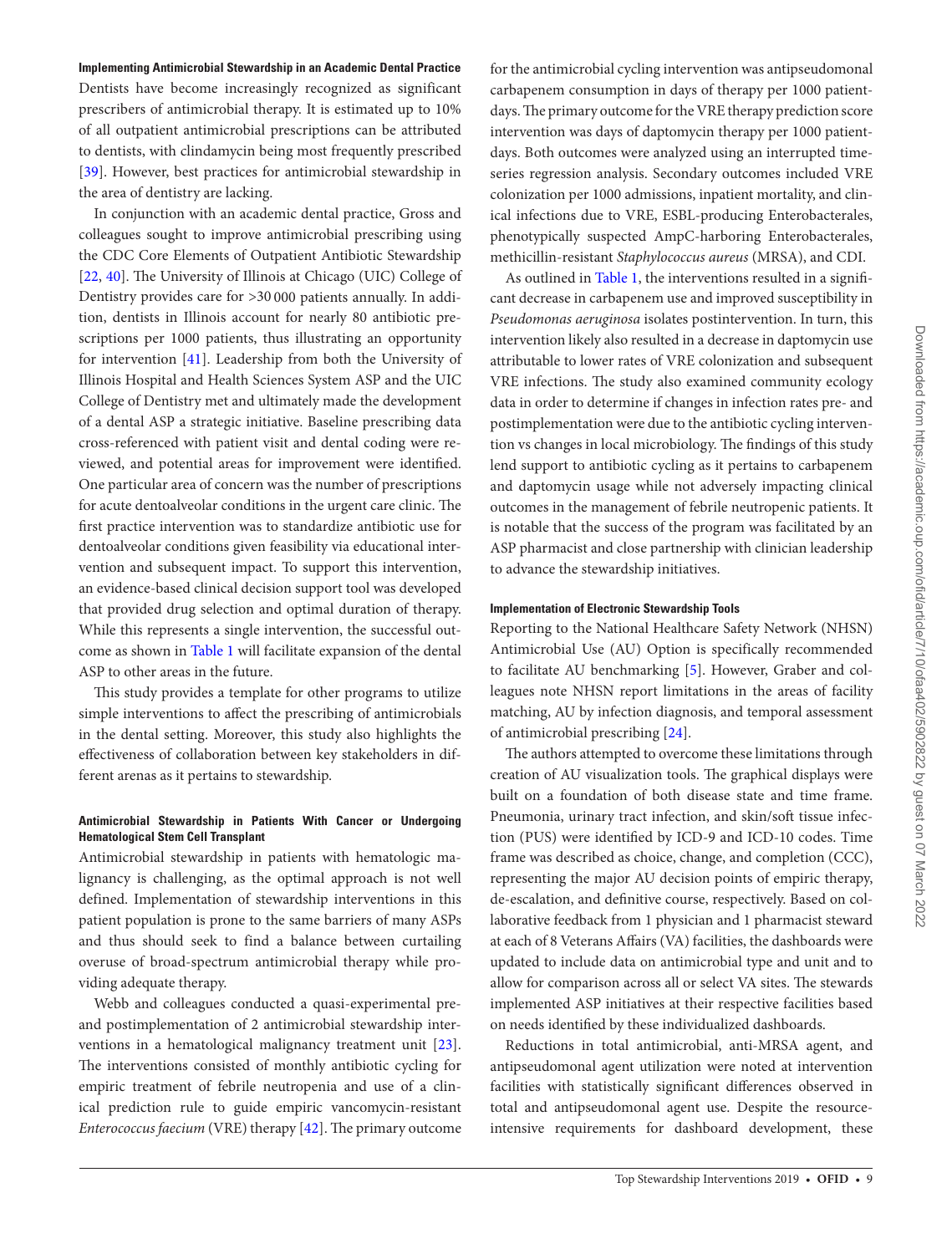results suggest that this type of tool would be effective for individualized, targeted ASP work across large health systems or networks. Additionally, the novel CCC framework allows for a unique drilldown on suboptimal antimicrobial prescribing at precise points in the AU continuum. Overall, the dashboard visualization approach allows for targeted selection of ASP interventions from a robust data source across all ASP stages regardless of previously implemented interventions.

#### **DISCUSSION**

As antimicrobial resistance, health care costs, and demands on stewardship programs continue to increase, stewards are challenged to implement creative solutions for improving patient care and antimicrobial use. Included here are 13 examples of novel stewardship interventions, representing a wide range of therapeutic areas, stewardship metrics including process outcomes and antimicrobial use, and documentation of stewardship interventions in inpatients and outpatients and in nonacademic medical centers.

Because of the wide variety of stewardship practices, the development of "best practices" of specific interventions can be difficult to implement across the board. Although there are an increasing number of ASP publications yearly, including those focused on interventions and outcomes, it is important for stewards to continue to report their innovative interventions and solutions to health care problems. Familiarity with these key, impactful interventions can provide a blueprint for teaching or intervention opportunities for stewards across the spectrum of experience and practice sites.

#### Acknowledgments

*Potential conflicts of interest.* All authors: no reported conflicts of interest. All authors have submitted the ICMJE Form for Disclosure of Potential Conflicts of Interest. Conflicts that the editors consider relevant to the content of the manuscript have been disclosed.

#### References

- <span id="page-11-0"></span>1. Food and Drug Administration. New drug approvals 2019. Available at: [https://](https://www.fda.gov/media/134493/download) [www.fda.gov/media/134493/download.](https://www.fda.gov/media/134493/download) Accessed 28 June 2020.
- <span id="page-11-1"></span>2. Melinta. Melinta Therapeutics announces restructuring support agreement with its secured lenders under its senior credit facility. Available at: [http://ir.melinta.](http://ir.melinta.com/news-releases/news-release-details/melinta-therapeutics-announces-restructuring-support-agreement) [com/news-releases/news-release-details/melinta-therapeutics-announces](http://ir.melinta.com/news-releases/news-release-details/melinta-therapeutics-announces-restructuring-support-agreement)[restructuring-support-agreement.](http://ir.melinta.com/news-releases/news-release-details/melinta-therapeutics-announces-restructuring-support-agreement) Accessed 28 June 2020.
- <span id="page-11-2"></span>3. Jacobs A. Crisis looms for antibiotic sales. *The New York Times.* 25 December 2019. Available at: [https://www.nytimes.com/2019/12/25/health/antibiotics-new](https://www.nytimes.com/2019/12/25/health/antibiotics-new-resistance.html)[resistance.html.](https://www.nytimes.com/2019/12/25/health/antibiotics-new-resistance.html) Accessed 28 June 2020.
- <span id="page-11-3"></span>4. Antibiotic/Antimicrobial Resistance. Centers for Disease Control and Prevention 2019 AR threats report. Available at: [https://www.cdc.gov/drugresistance/biggest](https://www.cdc.gov/drugresistance/biggest-threats.html)[threats.html.](https://www.cdc.gov/drugresistance/biggest-threats.html) Accessed 29 June 2020.
- <span id="page-11-29"></span>5. Centers for Disease Control and Prevention. The core elements of hospital antibiotic stewardship programs: 2019. Available at: [https://www.cdc.gov/antibiotic](https://www.cdc.gov/antibiotic-use/healthcare/pdfs/hospital-core-elements-H.pdf)[use/healthcare/pdfs/hospital-core-elements-H.pdf.](https://www.cdc.gov/antibiotic-use/healthcare/pdfs/hospital-core-elements-H.pdf) Accessed 29 June 2020.
- <span id="page-11-4"></span>6. Centers for Disease Control and Prevention. Antibiotic resistance & patient safety portal. Available at: [https://arpsp.cdc.gov/.](https://arpsp.cdc.gov/) Accessed 29 June 2020.
- <span id="page-11-5"></span>7. Al-Hasan MN, Winders HR, Bookstaver PB, et al. Direct measurement of performance: a new era in antimicrobial stewardship. Antibiotics **2019**; 8:127.
- <span id="page-11-6"></span>8. Cluck DB, Bland CM, Chahine EB, et al. A baker's dozen of top antimicrobial stewardship publications in 2016. Available at: [https://www.preprints.org/manu](https://www.preprints.org/manuscript/201903.0146/v1)[script/201903.0146/v1.](https://www.preprints.org/manuscript/201903.0146/v1) Accessed 28 June 2020.
- 9. Chastain DB, Cluck DB, Stover KR, et al. A baker's dozen of top antimicrobial stewardship intervention publications in 2017. Open Forum Infect Dis **2019**; 6:XXX–XX.
- 10. Chahine EB, Durham SH, Mediwala KN. A baker's dozen of top antimicrobial stewardship intervention publications in 2018. Open Forum Infect Dis **2019**; 6:XXX–XX.
- <span id="page-11-7"></span>11. Southeastern Research Group Endeavor (SERGE-45). Available at: [www.serge45.](http://www.serge45.org) [org.](http://www.serge45.org) Accessed 29 June 2020.
- <span id="page-11-8"></span>12. Brotherton AL, Rab S, Kandiah S, et al. The impact of an automated antibiotic stewardship intervention for the management of *Staphylococcus aureus* bacteraemia utilizing the electronic health record. J Antimicrob Chemother **2020**; 75:1054–60.
- <span id="page-11-11"></span>13. Erickson RM, Tritle BJ, Spivak ES, Timbrook TT. Impact of an antimicrobial stewardship bundle for uncomplicated gram-negative bacteremia. Open Forum Infect Dis **2019**; 6:XXX–XX.
- <span id="page-11-12"></span>14. Peñalva G, Fernández-Urrusuno R, Turmo JM, et al; PIRASOA-FIS team. Longterm impact of an educational antimicrobial stewardship programme in primary care on infections caused by extended-spectrum β-lactamase-producing *Escherichia coli* in the community: an interrupted time-series analysis. Lancet Infect Dis **2020**; 20:199–207.
- <span id="page-11-13"></span>15. Christensen AB, Barr VO, Martin DW, et al. Diagnostic stewardship of *C. difficile* testing: a quasi-experimental antimicrobial stewardship study. Infect Control Hosp Epidemiol **2019**; 40:269–75.
- <span id="page-11-14"></span>16. Seddon MM, Bookstaver PB, Justo JA, et al. Role of early de-escalation of antimicrobial therapy on risk of *Clostridioides difficile* infection following Enterobacteriaceae bloodstream infections. Clin Infect Dis **2019**; 69:414–20.
- <span id="page-11-15"></span>17. DePuy AM, Samuel R, Mohrien KM, et al. Impact of an antiretroviral stewardship team on the care of patients with human immunodeficiency virus infection admitted to an academic medical center. Open Forum Infect Dis **2019**; 6:XXX–XX.
- <span id="page-11-16"></span>18. Langford BJ, Brown KA, Chan AJ, Downing M. High versus low intensity: what is the optimal approach to prospective audit and feedback in an antimicrobial stewardship program? Infect Control Hosp Epidemiol **2019**; 40:1344–7.
- <span id="page-11-17"></span>19. Bolten BC, Bradford JL, White BN, et al. Effects of an automatic discontinuation of antibiotics policy: a novel approach to antimicrobial stewardship. Am J Health Syst Pharm **2019**; 76:85–90.
- <span id="page-11-18"></span>20. Shively NR, Moffa MA, Paul KT, et al. Impact of a telehealth-based antimicrobial stewardship program in a community hospital health system. Clin Infect Dis **2020**; 71:539–45.
- <span id="page-11-19"></span>21. Anderson DJ, Watson S, Moehring RW, et al; Antibacterial Resistance Leadership Group (ARLG). Feasibility of core antimicrobial stewardship interventions in community hospitals. JAMA Netw Open **2019**; 2:e199369.
- <span id="page-11-20"></span>22. Gross AE, Hanna D, Rowan SA, et al. Successful implementation of an antibiotic stewardship program in an academic dental practice. Open Forum Infect Dis **2019**; 6:XXX–XX.
- <span id="page-11-21"></span>23. Webb BJ, Brunner A, Lewis J, et al. Repurposing an old drug for a new epidemic: ursodeoxycholic acid to prevent recurrent *Clostridioides difficile* infection. Clin Infect Dis **2019**; 68:498–500.
- <span id="page-11-9"></span>24. Graber CJ, Jones MM, Goetz MB, et al. Decreases in antimicrobial use associated with multihospital implementation of electronic antimicrobial stewardship tools. Clin Infect Dis **2020**; 71:1168–76.
- <span id="page-11-10"></span>25. Fitch K, Bernstein SJ, Aguilar MD, et al. The RAND/UCLA Appropriateness Method User's Manual. Santa Monica, CA: RAND Corporation; **2001**.
- <span id="page-11-22"></span>26. SurveyMonkey. Available at: [https://www.surveymonkey.com/.](https://www.surveymonkey.com/) Accessed 1 April 2020.
- <span id="page-11-23"></span>27. Holland TL, Arnold C, Fowler VG Jr. Clinical management of *Staphylococcus aureus* bacteremia: a review. JAMA **2014**; 312:1330–41.
- <span id="page-11-24"></span>28. Yahav D, Franceschini E, Koppel F, et al; Bacteremia Duration Study Group. Seven versus 14 days of antibiotic therapy for uncomplicated gram-negative bacteremia: a noninferiority randomized controlled trial. Clin Infect Dis **2019**; 69:1091–8.
- <span id="page-11-25"></span>29. Tamma PD, Conley AT, Cosgrove SE, et al; Antibacterial Resistance Leadership Group. Association of 30-day mortality with oral step-down vs continued intravenous therapy in patients hospitalized with Enterobacteriaceae bacteremia. JAMA Intern Med **2019**; 179:316–23.
- <span id="page-11-26"></span>30. Canzoneri CN, Akhavan BJ, Tosur Z, et al. Follow-up blood cultures in gram-negative bacteremia: are they needed? Clin Infect Dis **2017**; 65:1776–9.
- <span id="page-11-27"></span>31. Barlam TF, Cosgrove SE, Abbo LM, et al. Executive summary: implementing an antibiotic stewardship program: guidelines by the Infectious Diseases Society of America and the Society for Healthcare Epidemiology of America. Clin Infect Dis **2016**; 62:1197–202.
- <span id="page-11-28"></span>32. McDonald LC, Gerding DN, Johnson S, et al. Clinical practice guidelines for *Clostridium difficile* infection in adults and children: 2017 update by the Infectious Diseases Society of America (IDSA) and Society for Healthcare Epidemiology of America (SHEA). Clin Infect Dis **2018**; 66:987–94.